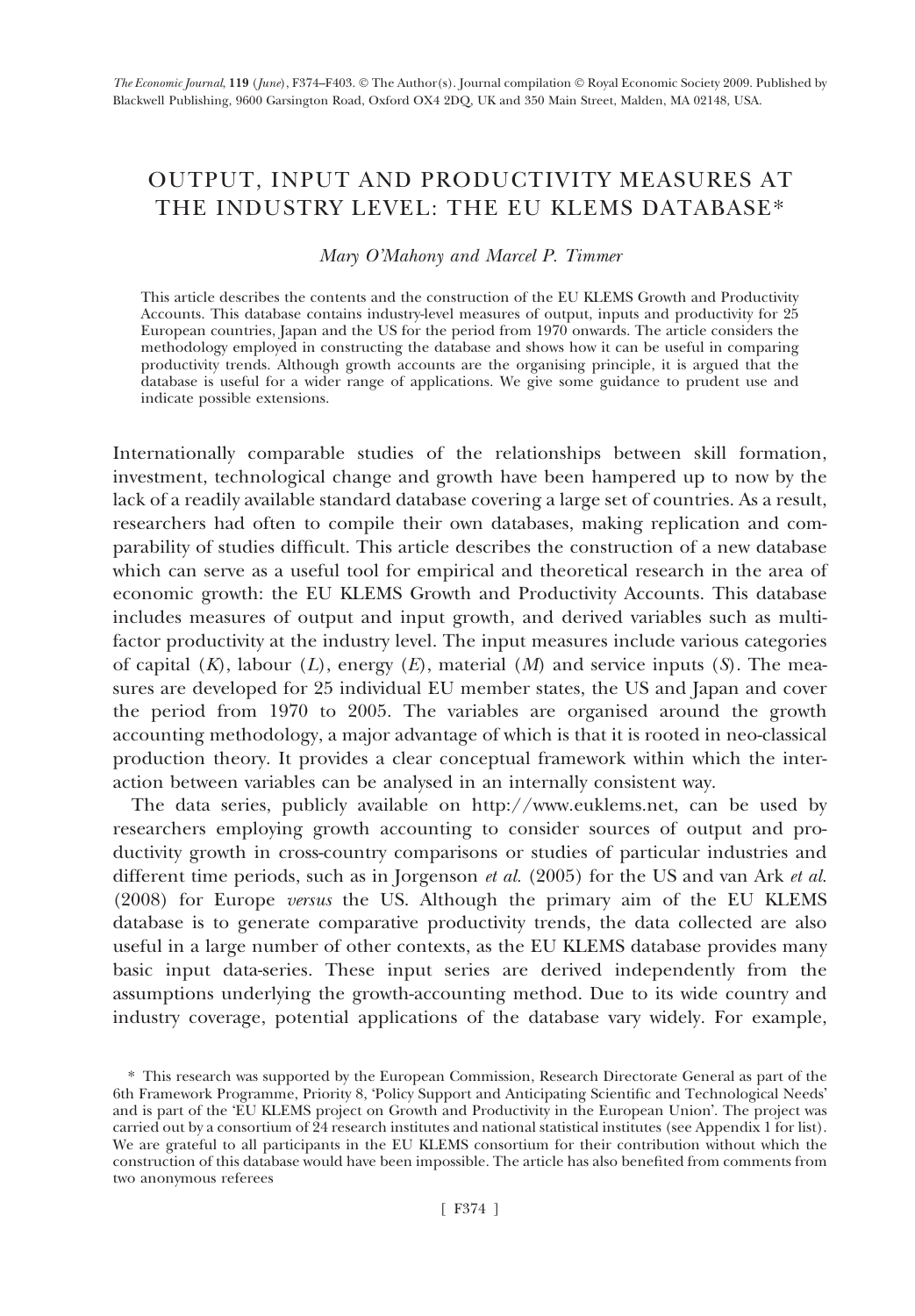there has been considerable research on the issue of whether technical change is skill-biased and on the impact of information and communications technology (ICT) on the demand for skilled labour (e.g. Autor et al., 1998; Machin and van Reenen, 1998). Typically researchers estimate wage share equations by labour type and include a variable measuring some aspect of technological change. EU KLEMS is likely to be useful in such exercises as the database contains information on hours and wage bill shares cross-classified by skill, gender and age and provides a breakdown of capital into ICT and non-ICT assets. EU KLEMS data can also be combined with data from other sources to consider relationships between competition, education, R&D, innovation and growth (examples include Griffith et al., 2004; Aghion et al., 2005; Vandenbussche et al., 2006; Aghion and Griffith, 2005; Inklaar et al., 2008). More broadly, the database allows evaluation of various monetary, tax, innovation, competition and other industrial policies. And it might be used in studies of international specialisation and outsourcing (along the lines of, for example, Harrigan (1997) and Antràs and Helpman (2004) to name but a few) as well as studies of income inequality and wage setting (Koeniger and Leonardi, 2007). Frequently, due to a lack of data, many of these studies rely on industry panels. However this raises some serious issues of interpretation since many relationships are known to vary across industries. The EU KLEMS database with its rich data across countries allows for the first time estimations industry-by-industry so that the cross-section panel dimension in the data is country, rather than industry.

As with any resource, users need to understand the theoretical and practical underpinnings of the database in order to optimise the research benefit. The main purpose of this article is therefore to summarise the methodology employed in constructing the database and so guide researchers on appropriate uses. Naturally this requires that we also consider the practical limitations of the database and indicate areas for further improvement. In addition we illustrate the usefulness of the database by highlighting some interesting findings on trends and levels of productivity in Europe relative to the US.

The remainder of this article is organised as follows. Section 1 considers theoretical and practical measurement issues and summarises data sources. Section 2 describes trends in productivity and input use in Europe and the US and considers relative productivity levels. Section 3 is essentially a user's guide, summarising what is in the dataset, and outlines issues related to the use of the database in both growth accounting and econometric analysis. This Section ends with some health warnings. The EU KLEMS database is a dynamic resource that will be added to and revised over time. Section 4 considers future developments, those already planned and suggestions on ways forward in the longer term.

# 1. Theory and Measurement Issues

This Section considers the measurement of output and productivity growth both in theory and practice. It begins with an outline of the growth accounting method which is the organising principle underlying the construction of the database. However it is important to emphasise that much of EU KLEMS is a resource independent of this method as many basic input series are provided as well.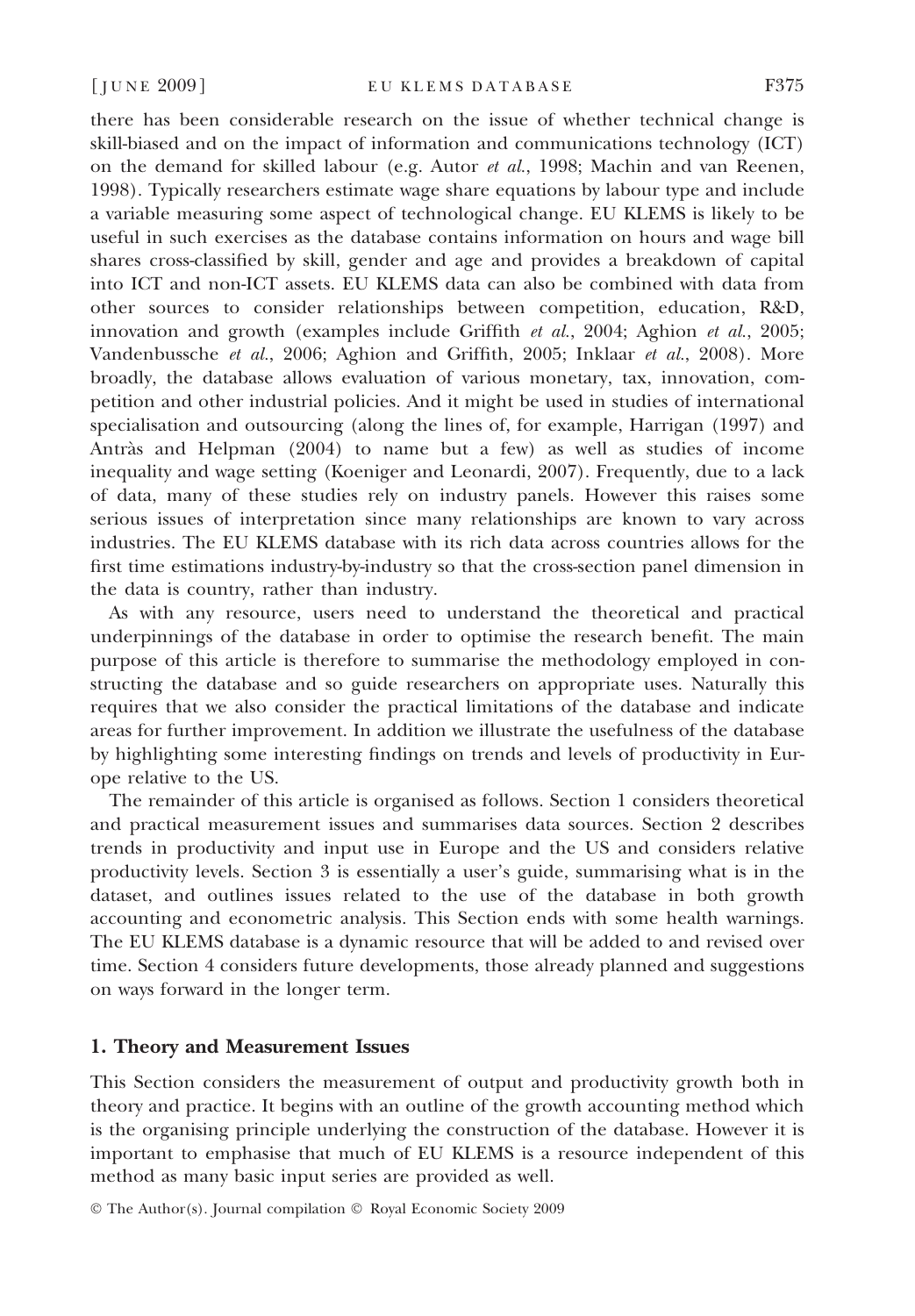# 1.1. Theoretical Background

To assess the contribution of the various inputs to aggregate economic growth, we apply the growth accounting framework. This methodology has been theoretically motivated by the seminal contribution of Jorgenson and Griliches (1967) and put in a more general input–output framework by Jorgenson *et al.* (1987). It is based on production possibility frontiers where industry gross output is a function of capital, labour, intermediate inputs and technology, which is indexed by time, T. Each industry, indexed by  $i$ , can produce a set of products and purchases a number of distinct intermediate inputs, capital and labour inputs to produce its output. The production function is given by:

$$
Y_j = f_j(K_j, L_j, X_j, T) \tag{1}
$$

where  $Y$  is output,  $K$  is an index of capital service flows,  $L$  is an index of labour service flows and X is an index of intermediate inputs, either purchased from domestic industries or imported. Under the assumptions of competitive factor markets, full input utilisation and constant returns to scale, the growth of output can be expressed as the cost-share weighted growth of inputs and technological change  $(A^Y)$ , using the translog functional form common in such analyses:<sup>1</sup>

$$
\Delta \ln Y_{jt} = \bar{v}_{jt}^X \Delta \ln X_{jt} + \bar{v}_{jt}^K \Delta \ln K_{jt} + \bar{v}_{jt}^L \Delta \ln L_{jt} + \Delta \ln A_{jt}^Y \tag{2}
$$

where  $\bar{v}^i$  denotes the two-period average share of input i in nominal output defined as follows:

$$
v_{jt}^X = \frac{P_{jt}^X X_{jt}}{P_{jt}^Y Y_{jt}}; \quad v_{jt}^L = \frac{P_{jt}^L L_{jt}}{P_{jt}^Y Y_{jt}}; \quad v_{jt}^K = \frac{P_{jt}^K K_{jt}}{P_{jt}^Y Y_{jt}} \tag{3}
$$

and  $\bar{v}^L + \bar{v}^K + \bar{v}^X = 1$ . Each element on the right-hand side of (2) indicates the proportion of output growth accounted for by growth in intermediate inputs, capital services, labour services and technical change as measured by multifactor productivity (MFP), respectively. It is common to define aggregate input, say labour, as a Törnqvist quantity index of individual labour types as follows:<sup>2</sup>

$$
\Delta \ln L_{jt} = \sum_{l} \bar{w}_{l,jl}^{L} \Delta \ln L_{l,jt}
$$
\n(4)

$$
\Delta \ln K_{jt} = \sum_{k} \bar{w}_{k,j}^{K} \Delta \ln K_{k,jt} \tag{5}
$$

$$
\Delta \ln X_{jt} = \sum_{x} \bar{w}_{x,j}^{X} \Delta \ln X_{x,jt} \tag{6}
$$

 $1$  To be more precise, A reflects Hicks-neutral technical change. Because of our approach to capital measurement it only includes disembodied technical change, see also the discussion in Section 3.2.4.

<sup>&</sup>lt;sup>2</sup> Aggregate input is unobservable and it is common to express it as a translog function of its individual components. Then the corresponding index is a Törnqvist volume index (see Jorgenson et al., 1987).

<sup>©</sup> The Author(s). Journal compilation © Royal Economic Society 2009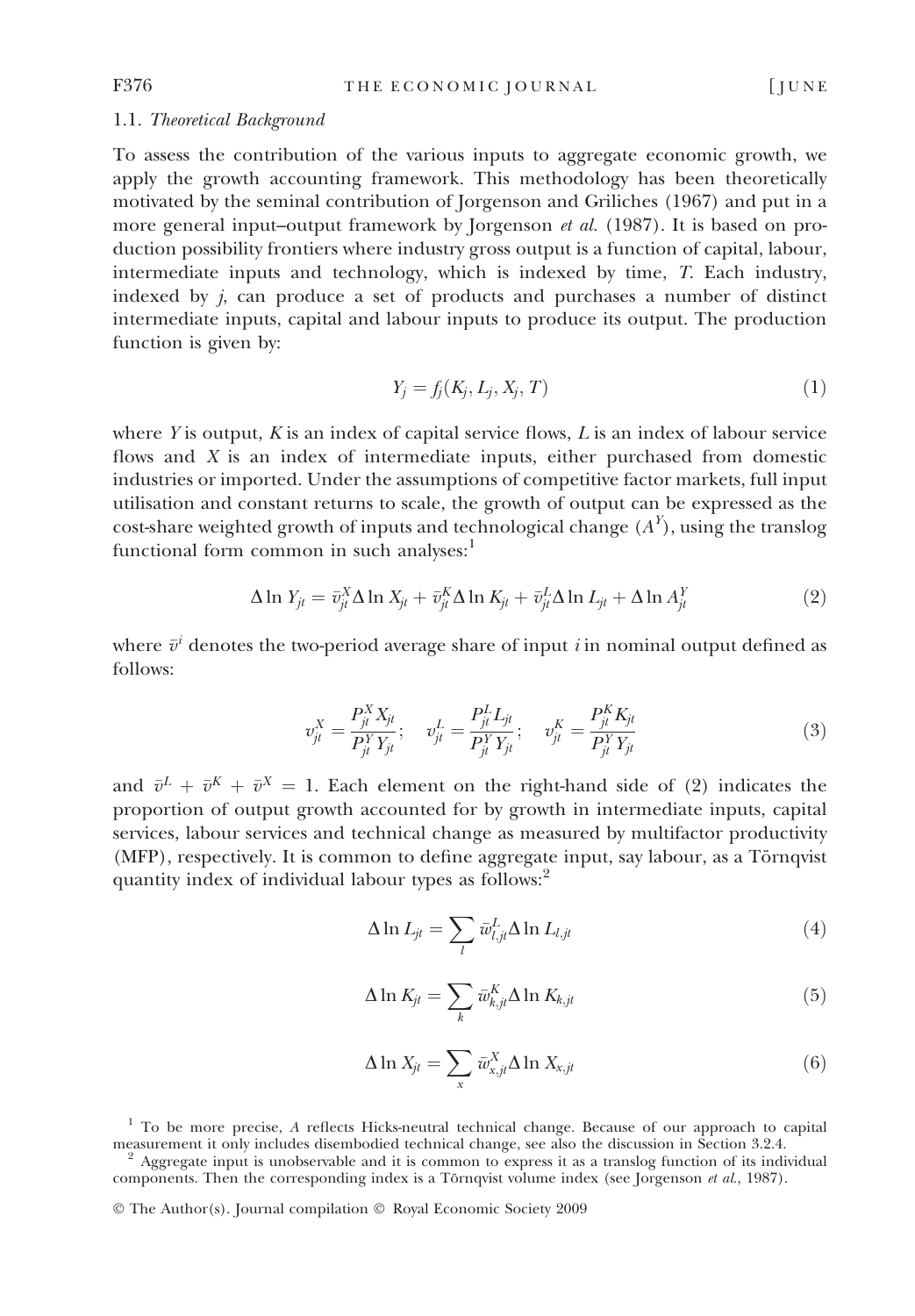2009 ] EU KLEMS DATABASE F377

where  $\Delta$  ln  $L_{l,t}$  indicates the growth of hours worked by labour type l and weights are given by the period average shares of each type in the value of labour compensation, and similarly for  $K$  and  $X$ . As we assume that marginal revenues are equal to marginal costs, the weighting procedure ensures that inputs which have a higher price also have a larger influence in the input index. So for example a doubling of hours worked by a high-skilled worker gets a bigger weight than a doubling of hours worked by a low-skilled worker.

For many analyses it is useful to subdivide total intermediate inputs into three groups: energy, materials and services (E, M, S) such that:

$$
\Delta \ln X_{jt} = \bar{w}_{jt}^{E} \Delta \ln X_{jt}^{E} + \bar{w}_{jt}^{M} \Delta \ln X_{jt}^{M} + \bar{w}_{jt}^{S} \Delta \ln X_{jt}^{S}.
$$
\n
$$
\tag{7}
$$

With  $\bar{w}^E_{jt}$  the period-average share of energy products in total intermediate input costs in industry *j* at *t* and similarly for materials and services. Input volume growth of  $E$ ,  $M$ and S are defined in terms of their components as

$$
\Delta \ln X_{jt}^{E} = \sum_{x \in E} \bar{w}_{x,j}^{E} \Delta \ln X_{x,jt}
$$
\n(8)

$$
\Delta \ln X_{jt}^M = \sum_{x \in M} \bar{w}_{x,j}^M \Delta \ln X_{x,jt} \tag{9}
$$

$$
\Delta \ln X_{jt}^S = \sum_{x \in S} \bar{w}_{x,j}^S \Delta \ln X_{x,jt}
$$
 (10)

with  $\bar{w}^E_{x, j t}$  the period-average share of product x in total energy costs in industry  $j$  at  $t,$ and similarly for materials and services.

To analyse the separate impact of ICT and non-ICT capital, we divide capital input growth into two groups of assets: ICT  $(ICT)$  and non-ICT  $(N)$  assets, such that:

$$
\Delta \ln K_{jt} = \bar{w}_{jt}^{ICT} \Delta \ln K_{jt}^{ICT} + \bar{w}_{jt}^{N} \Delta \ln K_{jt}^{N}
$$
\n(11)

with  $\bar{w}_{jt}^{ICT}$  the period-average share of ICT assets in total capital costs in industry j at t, and similarly for non-ICT assets. Volume growth of ICT and non-ICT are defined as:

$$
\Delta \ln K_{jt}^{ICT} = \sum_{kslCT} \bar{w}_{k,jt}^{ICT} \Delta \ln K_{k,jt}
$$
 (12)

$$
\Delta \ln K_{jt}^N = \sum_{k \in N} \bar{w}_{k,j}^N \Delta \ln K_{k,jt} \tag{13}
$$

with  $\bar{w}^{ICT}_{k,jt}$  the period-average share of ICT-asset k in total ICT-capital costs in industry j and similarly for non-ICT assets.

In terms of labour inputs, it is useful to split the volume growth of labour input into the growth of hours worked and the changes in labour composition in terms of labour characteristics such as educational attainment, age or gender (see below). Let  $H_{l,i}$ indicate the hours worked by labour type l in industry j at time t, and  $H_{jt}$  total hours

 $\circ$  The Author(s). Journal compilation  $\circ$  Royal Economic Society 2009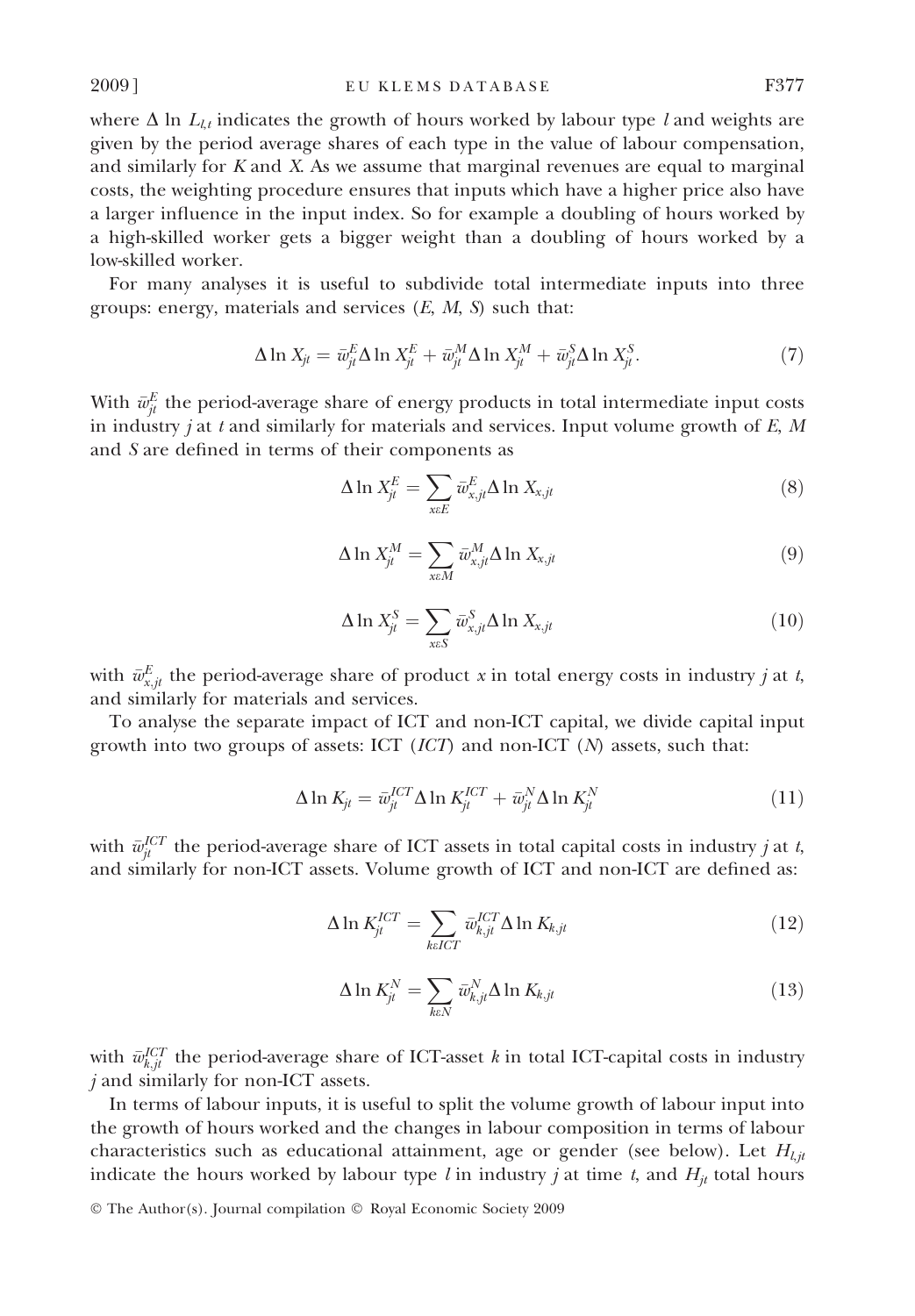worked by all types (summed over  $l$ ) then we can decompose the change in labour input as follows:

$$
\Delta \ln L_{jt} = \sum_{l} \overline{w}_{l,ji} \Delta \ln \frac{H_{l,jl}}{H_{jl}} + \Delta \ln H_{jt} = \Delta \ln L C_{jt} + \Delta \ln H_{jt}
$$
(14)

with  $\bar{w}_{l,i}$  the period-average share of labour type l in total labour costs in industry j. The first term on the right-hand side indicates the change in labour composition and the second term indicates the change in total hours worked.<sup>3</sup> It can easily be seen that if proportions of each labour type in the labour force change, this will have an impact on the growth of labour input beyond any change in total hours worked.<sup>4</sup>

Using the above formulas, the EU KLEMS database provides a full decomposition of growth in gross output into eight elements as follows:

$$
\Delta \ln Y_{jl} = \bar{v}_{jl}^X \bar{w}_{jl}^E \Delta \ln X_{jl}^E + \bar{v}_{jl}^X \bar{w}_{jl}^M \Delta \ln X_{jl}^M + \bar{v}_{jl}^X \bar{w}_{jl}^S \Delta \ln X_{jl}^S
$$
  
+  $\bar{v}_{jl}^K \bar{w}_{jl}^{ICT} \Delta \ln K_{jl}^{ICT} + \bar{v}_{jl}^K \bar{w}_{jl}^N \Delta \ln K_{jl}^N$   
+  $\bar{v}_{jl}^L \Delta \ln LC_{jl} + \bar{v}_{jl}^L \Delta \ln H_{jl} + \Delta \ln A_{jl}^Y.$  (15)

The contribution of each intermediate and capital input is given by the product of its share in total costs and its growth rate. The contribution of labour input is split into hours worked and changes in the composition of hours worked, and any remaining output growth is picked up by the multi-factor productivity term A. This term is also known as total factor productivity. An example of the application of this methodology is discussed in Section 3.1.

Finally the EU KLEMS database also includes estimates of productivity levels. Comparing productivity levels across countries is in many ways analogous to comparisons over time. However, while one typically compares productivity in one year with productivity in the previous year, there is no such natural ordering of countries. Therefore the comparison should not depend on the country that is chosen as the base country. There are various index number methods that can be used to make multilateral comparisons. We use the method suggested by Caves et al. (1982). This index mirrors the Törnqvist index approach used in our growth accounting, but all countries are compared to an artificial 'average' country  $(AC)$ , defined as the simple average of all N countries in the set. Gaps in multi-factor productivity levels can be derived by subtracting the compensation-weighted relative inputs from relative output as follows (industry and time subscript suppressed for convenience):

 $3$  The first term is also known as 'labour quality' in the growth accounting literature (see e.g. Jorgenson et al. 2005). However, this terminology has a normative connotation which easily leads to confusion. For example, lower female wages would suggest that hours worked by females have a lower 'quality' than hours worked by males. Instead we prefer to use the more positive concept of 'labour composition'.

 $^4$  The growth accounting calculations in EU KLEMS included this division into volume and composition for labour input to summarise all aspects of labour composition. Alternatively, in keeping with the divisions for intermediate and capital input one could subdivide the contribution of labour into groups, e.g. highskilled and low-skilled labour. The data necessary for such a division is also available in the database – see below for further details.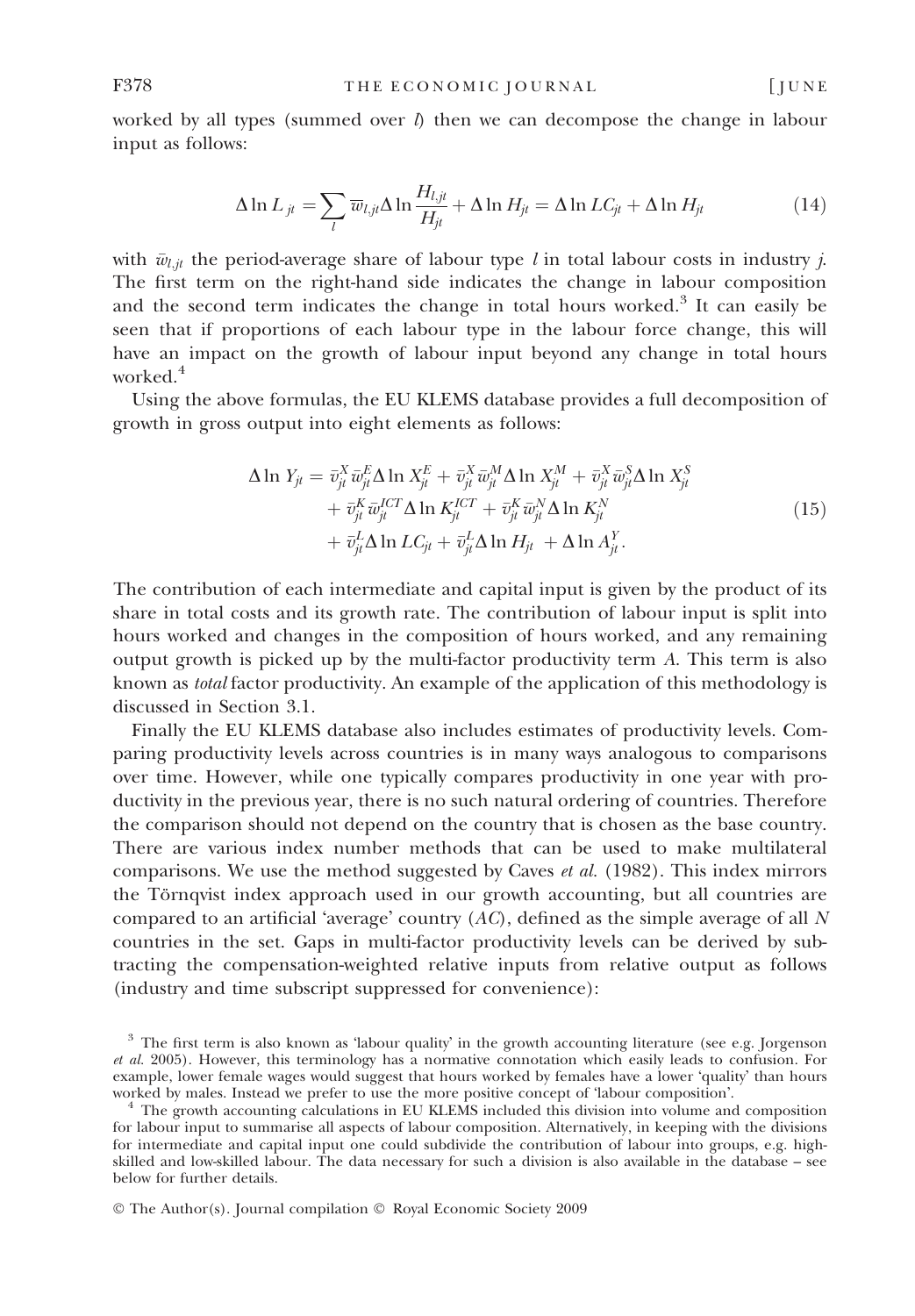$$
\ln \frac{A_{c}^{Y}}{A_{AC}^{Y}} = \ln \frac{Y_c}{Y_{AC}} - \bar{v}^{X} \ln \frac{X_c}{X_{AC}} - \bar{v}^{K} \ln \frac{K_c}{K_{AC}} - \bar{v}^{L} \ln \frac{L_c}{L_{AC}}
$$
(16)

with  $\bar{v}$ s the input shares in gross output averaged between country c and the average country AC. A comparison between two countries, say Germany and the US, can be made indirectly: by first comparing each country with the average country and then comparing the differences in German and US levels relative to the average country. Inklaar and Timmer (2008) provide further discussion.

## 1.2. Practical Implementation

The EU KLEMS database has largely been constructed on the basis of data from national statistical institutes (NSIs) and processed according to harmonised procedures. These procedures were developed to ensure international comparability of the basic data and to generate growth accounts in a consistent and uniform way. Cross-country harmonisation of the basic country data has focused on a number of areas including a common industrial classification and the use of similar price concepts for inputs and outputs but also consistent definitions of various labour and capital types. Importantly, this database is rooted in statistics from the National Accounts and follows the concepts and conventions of the System of National Accounts (SNA) framework, and its European equivalent (ESA), in many respects. As a result, the basic statistics within EU KLEMS can be related to the national accounts statistics published by NSIs, although with adjustments that vary by group of variables: output and intermediate inputs, labour input and capital input. This will be discussed in more detail below.

Nominal and price series for output and total intermediate inputs at the industry level are taken directly from the National Accounts. As these series are often short (as revisions are not always taken back in time) different vintages of the national accounts were bridged according to a common link-methodology. In cases where industry detail was missing additional statistics from censuses and surveys were used to fill the gaps. Series on intermediate inputs are broken down into energy, materials and services based on supply-and-use tables using a standardised product classification. To ensure consistency with the national accounts series, proportions of energy, materials and services inputs were applied to the total intermediate input series from the National Accounts.

Labour service input is based on series of hours worked and wages of various types of labour. These series are not part of the core set of National Accounts statistics put out by NSIs; typically only total hours worked and wages by industry are available from the National Accounts. For these series additional material has been collected from employment and labour force statistics. We cross-classify hours worked by educational attainment, gender and age (to proxy for work experience) into 18 labour categories (respectively  $3 \times 2 \times 3$  types). For each country covered, a choice was made of the best statistical source for consistent wage and employment data at the industry level. In most cases this was the labour force survey (LFS), which in some cases was combined with earnings surveys when wages were not included in the LFS. In other instances, an establishment survey, or social-security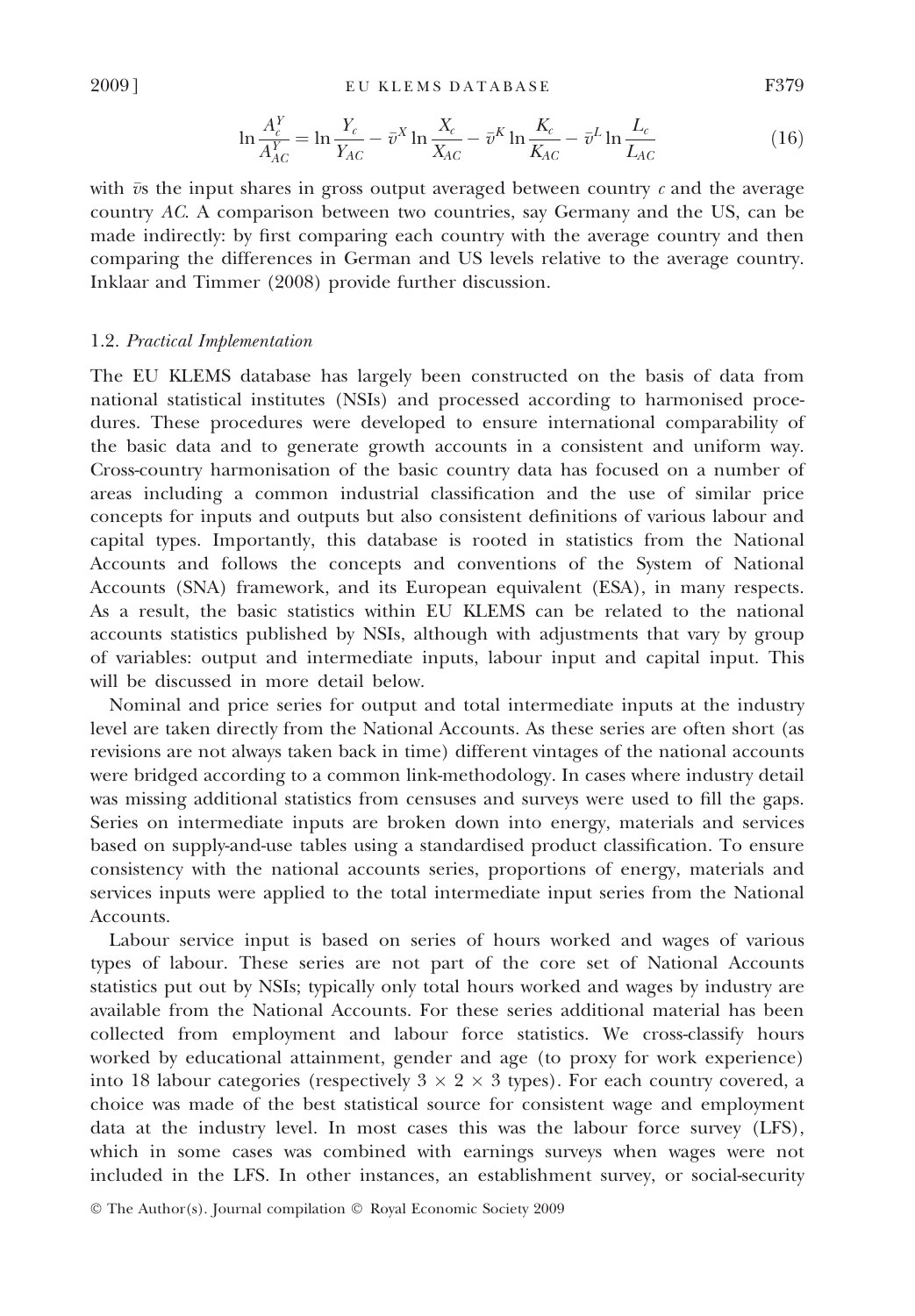database was used (Timmer *et al.*, 2007). Care has been taken to arrive at series which are time consistent, as most employment surveys are not designed to track developments over time and breaks in methodology or coverage frequently occur. Labour compensation of self-employed is not registered in the National Accounts, which, as emphasised by Krueger (1999), leads to an understatement of labour's share. We make an imputation by assuming that the compensation per hour of selfemployed is equal to the compensation per hour of employees. This is especially important for industries which have a large share of self-employed workers, such as agriculture, trade, business and personal services. Also, we assume the same labour characteristics for self-employed as for employees when information on the former is missing. These assumptions are made at the industry level.

Capital input series by industry are generally not available from the National Accounts. At best, capital stocks are estimated for aggregate investment without distinguishing various asset types. In EU KLEMS, capital input is measured as capital services, rather than stocks. It has been measured as the weighted growth of stocks of eight assets as in  $(11)$ – $(13)$ .<sup>5</sup> The weights are based on the rental price of each asset which consists of a nominal rate of return, depreciation and capital gains. $6$  The nominal rate of return is determined ex post as it is assumed that the total value of capital services for each industry equals capital compensation. Capital compensation is derived as gross value added minus labour compensation. This procedure yields an internal nominal rate of return that exhausts capital income and is consistent with constant returns to scale. The nominal rate of return is the same for all assets in an industry but is allowed to vary across industries.

For each individual asset, stocks have been estimated on the basis of investment series using the perpetual inventory method (PIM) with geometric depreciation profiles. Depreciation rates differ by asset and industry but have been assumed identical across countries. Appendix B provides more details on capital service calculations. The basic investment series by industry and asset have been derived from capital flow matrices and benchmarked to the aggregate investment series from the National Accounts. Although the ESA provides a classification of capital assets, it is not always detailed enough to back out investment in information and communication equipment. Additional information has been collected to obtain investment series for these assets, or assumptions concerning hardware-software ratios have been employed. When the deflator for computers did not contain an adjustment for quality change, a harmonised deflator based on the US deflator has been used as suggested by Schreyer (2002).

The EU KLEMS database provides data at a detailed industry level but also provides higher level aggregates, such as the total economy, the market economy, total market services and total goods production for all variables. All aggregations of output and input volumes across industries use the Törnqvist quantity index. For example, the growth rate of total economy capital services is given as a weighted average of capital services growth across industries as follows:

<sup>5</sup> These assets are residential structures, non-residential structures, transport equipment, information technology equipment, communication technology equipment, other machinery and equipment, software and other fixed capital assets.<br><sup>6</sup> Taxes have not been included due to a lack of data. Also, the assets do not cover land and inventories.

<sup>©</sup> The Author(s). Journal compilation © Royal Economic Society 2009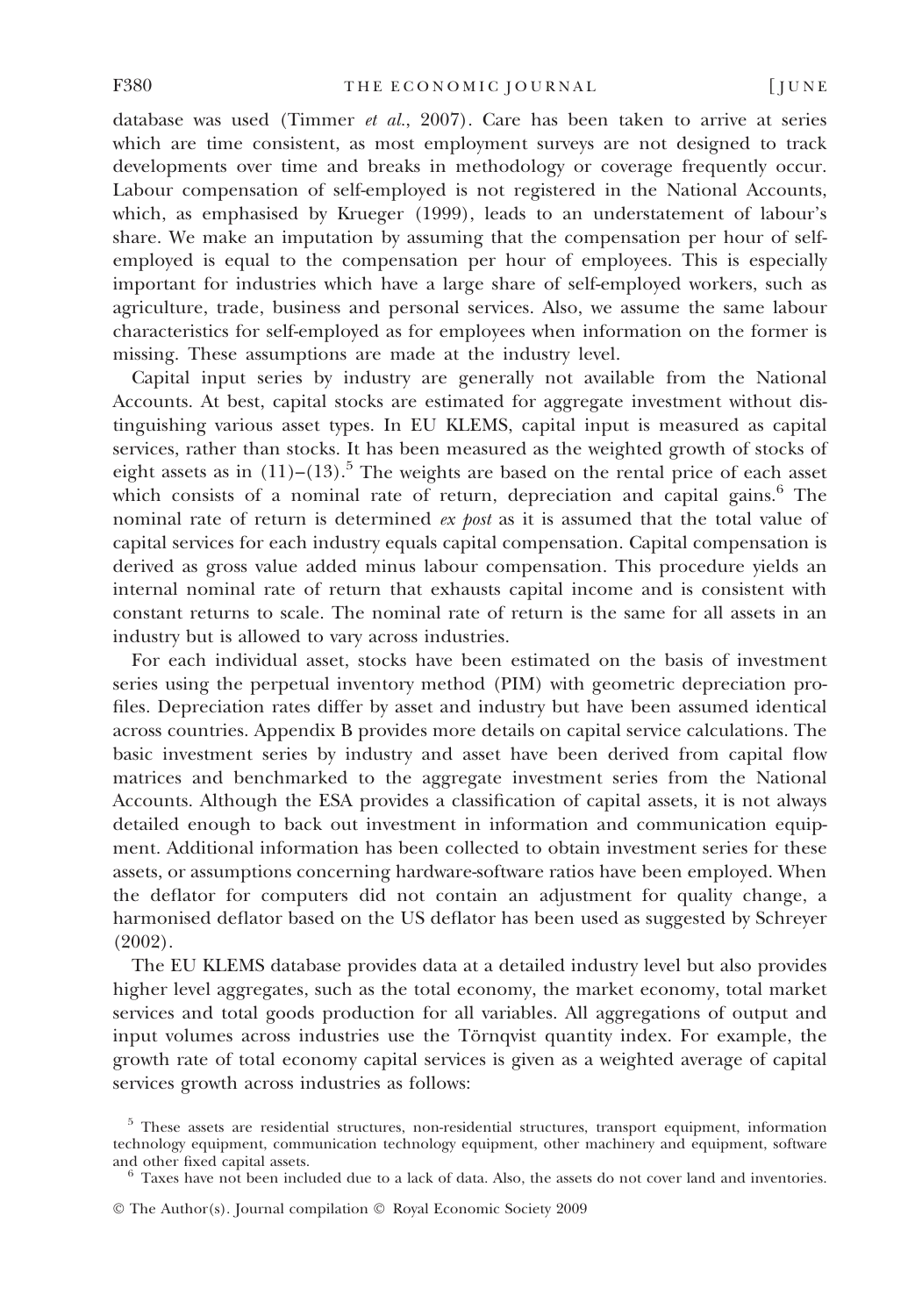$$
\Delta \ln K_t = \sum_j \bar{u}_{jt}^K \Delta \ln K_{jt} \tag{17}
$$

with  $\bar{u}^K_{ji}$  the period-average share of industry  $j$  in total economy capital compensation. Similar industry aggregations are used for labour and value added. This is akin to the !direct aggregation across industries" approach as developed by Jorgenson et al. (1987, ch. 2). It is based on the assumption that value-added functions exist for each industry but does not impose cross-industry restrictions on either value-added or inputs. This approach allows us to trace the source of aggregate growth to the underlying industry sources explicitly.<sup>7</sup>

Aggregations are also made across countries. To do so use is made of industryspecific Purchasing Power Parities (PPPs) which reflect differences in output price levels across countries at a detailed industry level. The PPPs are given for the benchmark year 1997. PPPs are also needed to adjust output and inputs for differences in relative price levels between countries in levels comparisons. This price adjustment is often done by means of GDP PPPs which reflect the average expenditure prices in one country relative to another and are widely available through the work of the OECD and Eurostat. However, it is well recognised that the use of GDP PPPs, which reflect expenditure prices of all goods and services in the economy, can be misleading when used to convert industry-level output. The EU KLEMS database makes use of a new and comprehensive dataset of industry PPPs for 1997, in combination with a benchmark set of Supply and Use tables. PPPs for value added are constructed by double deflation of gross output and intermediate inputs within a consistent input-output framework. In addition, relative price ratios for labour and capital input are developed – for details see Inklaar and Timmer (2008). Level estimates are discussed also in Section 3 below.

#### 1.3. Comparison with OECD STAN

Empirical implementation of the growth-accounting methodology for European countries has been scarce. Despite the publication of an OECD handbook on productivity measurement (Schreyer, 2001), which is based on the growth accounting methodology, national statistical institutes (NSIs) have been slow in adopting this methodology and, to date, only one European NSI, i.e. Statistics Denmark, has published MFP-measures on a regular basis.<sup>8</sup> The OECD and the Groningen Growth and Development Centre maintain MFP series for OECD economies but not at the industry  $level<sup>9</sup>$ 

Because of the lack of useful statistics, various scholars have based their analysis on the OECD Structural Analysis database (STAN) and its predecessor the International

<sup>&</sup>lt;sup>7</sup> See Jorgenson *et al.* (2005, ch. 8) for an elaborate discussion. <sup>8</sup> Several European NSIs are experimenting with growth accounting statistics, including Statistics Netherlands, Statistics Sweden, Statistics Finland and ISTAT (the Italian NSI). Outside Europe, the Australian Bureau of Statistics, Statistics Canada and the US Bureau of Labor Statistics (BLS) maintain a detailed

 $9$  For OECD productivity programme, see http://www.oecd.org. For GGDC series, see Total Economy Growth Accounting database at www.ggdc.nl, described in Timmer and van Ark (2005). Also see O'Mahony (1999) and Inklaar et al. (2005) for international comparisons at the industry-level for a limited set of countries.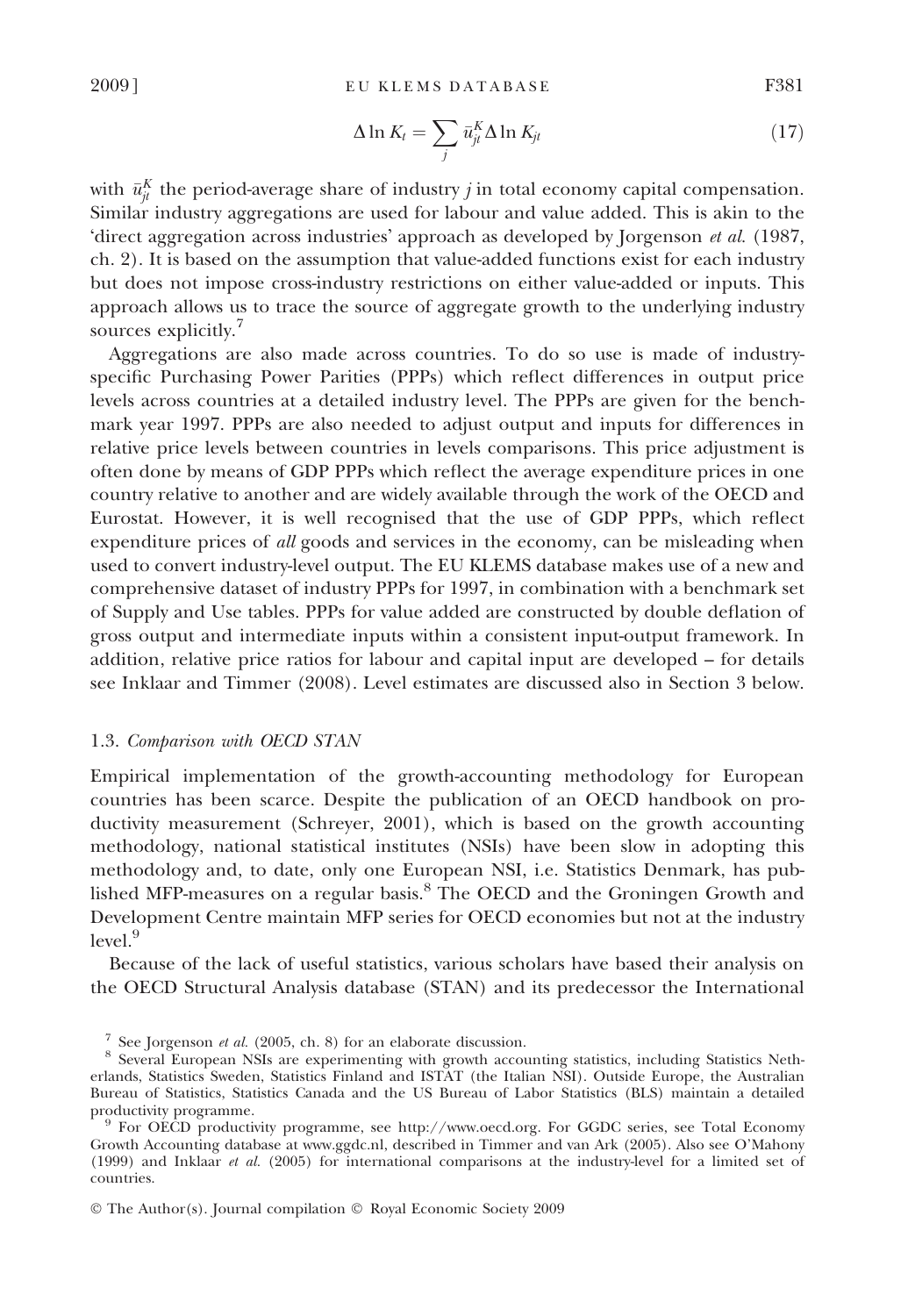Sectoral Database (ISDB). Interestingly, these databases were never designed for productivity analysis and as a result researchers had to apply additional methods and make ad hoc adjustments, for example in the calculation of capital stocks.<sup>10</sup> This was done mostly for the purpose of one single study, which hindered validation and replication of results by others. The OECD STAN database provides industry-level series on output, employment and aggregate investment for OECD member states. For a limited number of countries, capital stocks are given as well. It is almost exclusively based on data published in the latest vintage of the National Accounts of each country. In addition, EU KLEMS uses additional sources such as earlier vintages of the National Accounts, industry surveys, labour force surveys and capital formation surveys. While essentially complementary in many respects, the EU KLEMS database goes beyond STAN by providing: $11$ 

- ' Long historical time series
- ' Breakdown of industries to a common level of industry detail
- ' A breakdown of intermediate inputs into energy, materials and services
- ' A breakdown of hours worked by type of worker
- ' A breakdown of investment into various asset types
- ' Calculation of capital stocks and services using a harmonised methodology
- ' Estimates of multi-factor productivity (MFP) based on growth accounting

Productivity measures based on aggregate concepts of inputs as in STAN can be seriously biased. The EU KLEMS database shows that there is a general shift towards more skilled and more experienced workers in the labour force. As such, labour services grow faster than suggested by a crude measure of hours worked, unadjusted for changes in labour composition. Similarly, especially in the past decade, the importance of short-lived ICT assets relative to non-ICT assets has increased. Consequently, capital service input growth rates are higher than capital stock growth rates as ICT assets deliver more services per unit of capital stock. Not accounting for this shift in the composition of capital biases input measures downwards, and consequently MFP measures upwards.

In general, one can say that the differences in labour productivity growth rates between STAN and EU KLEMS are relatively minor, underlying the complementary nature of the two databases for basic data. This is useful since STAN provides data for some OECD countries not yet in EU KLEMS plus additional information on trade flows. Differences in output and employment growth are generally negligible, although differences in estimates of hours worked might be bigger (see also Section 3.2).<sup>12</sup> The greatest difference can be found in capital stock estimates. STAN provides aggregate stock estimates for those countries which publish these in their National Accounts. The internationally harmonised approach to capital measurement in EU KLEMS often

 $10$  Instead STAN was intended for tracking knowledge spillovers (in combination with other OECD data-bases such as ANBERD and the input-output database) and general structural analyses.

 $11$  STAN includes a number of variables not included in EU KLEMS, most notably imports and exports by product group.

 $12$  Possible differences are due to differences in the vintage on the National Accounts series used and in the use of different index-number formulae for industry-aggregation. We use the theoretically based Törngvist indices, whereas in most National Accounts and in STAN chained Laspeyres type indices are used. These differ only in cases of very high or low growth rates.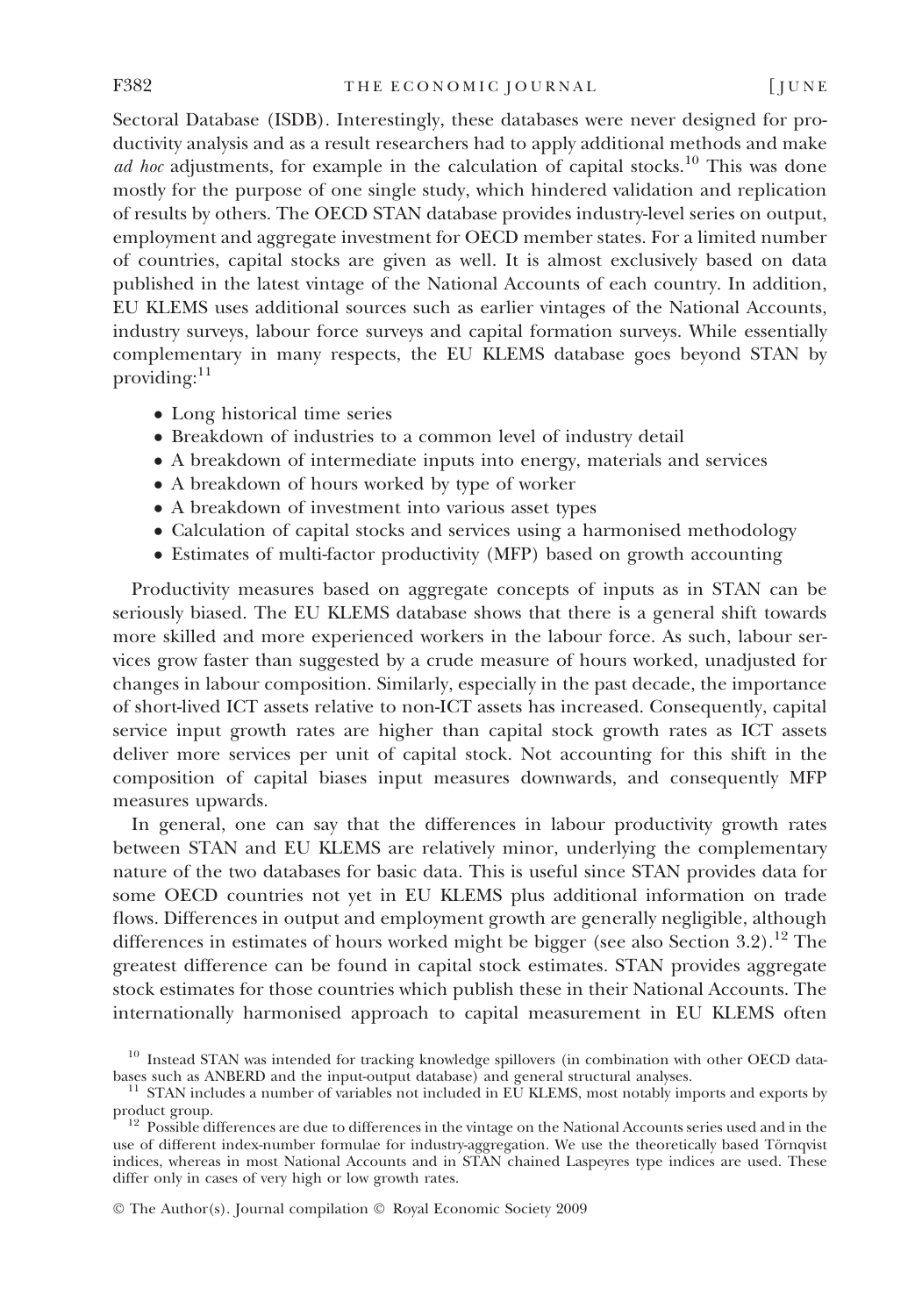# Table 1

|                                                                                    | Germany     |            | Italy                    |            | Spain                                                |            | United<br><b>States</b>                              |            |
|------------------------------------------------------------------------------------|-------------|------------|--------------------------|------------|------------------------------------------------------|------------|------------------------------------------------------|------------|
|                                                                                    | <b>STAN</b> |            | EUK STAN                 |            | EUK STAN EUK STAN                                    |            |                                                      | EUK        |
| Labour productivity growth <i>of which contribution by</i><br>capital stock growth | 1.9<br>0.7  | 1.9<br>0.5 | 0.9<br>2.9               | 0.9<br>1.3 | 0.2<br>1.2                                           | 0.6<br>0.8 | 4.6<br>1.2                                           | 4.4<br>0.9 |
| changes in capital composition<br>changes in labour composition                    | -           | 0.1<br>0.0 | $\overline{\phantom{0}}$ | 0.2<br>0.5 | $\overline{\phantom{0}}$<br>$\overline{\phantom{0}}$ | 0.3<br>0.4 | $\overline{\phantom{0}}$<br>$\overline{\phantom{0}}$ | 0.2<br>0.3 |
| MFP growth (value added based)                                                     | 1.2         | 1.3        | $-9.0$                   | $-1.1$     | $-1.0$                                               | $-0.9$     | 3.4                                                  | 3.1        |

EU KLEMS and STAN Estimates of Productivity Growth, Distributive Trades, 1995–2004 (annual average volume growth rates, in %)

Notes. Contributions of factor inputs are calculated as the share of input times the growth rate, in percentage points.

Source. STAN estimates based on OECD, STAN database, release March 2008. EUK from EU KLEMS database, release March 2008, see Timmer et al. (2007). Figures might not add due to rounding.

differs from the practice used in the National Accounts of a particular country. In addition, EU KLEMS provides estimates of the changes in the composition of the capital stock and in the labour force, which cannot be derived with the STAN database.

In Table 1 we illustrate the differences between input and productivity growth rates based on EU KLEMS and those based on STAN for a particular sector (distributive trade) and for those countries for which STAN has capital stock estimates (Germany, Italy, Spain and theUS). Indeed,differencesinlabour productivity growth rates (value added per hour worked) are generally small. But differences in the capital stock estimates can be sizeable due to the different methodologies employed. The adjustments for capital and labour composition in EU KLEMS provide additional information not available in STAN.<sup>13</sup>

In addition to improving MFP estimates, detailed data on various input types are useful in their own right. They can for example be used in studies of energy efficiency, services outsourcing, skill formation and skill premia and investment in ICT assets.

# 2. Growth and Productivity in Europe, Japan and the US

The data provided in the EU KLEMS database can be used for the study of a variety of issues. In this Section we highlight some interesting findings in an analysis of productivity growth and level differences across Europe, Japan and the US focusing on the market economy.14

Since the mid-1990s, labour productivity growth in most European countries has significantly slowed compared to earlier decades. In contrast, labour productivity growth in the US accelerated, so that a new productivity gap has opened up. On the basis of EU KLEMS data, van Ark et al. (2008) argue that this is attributable to the slower emergence of the knowledge economy in Europe over the period 1995–2004. When looking at the growth accounts from the perspective of the emerging knowledge

<sup>&</sup>lt;sup>13</sup> See Inklaar *et al.* (2008) for a discussion of the sensitivity of results to alternative productivity measures in the context of a study on the impact of regulation and skilled labour on productivity catch up.

 $14$  Market economy in EU KLEMS excludes the real estate sector, public administration and education, health and social services, due to problems in measuring productivity in these sectors, see Section 4.2.

<sup>©</sup> The Author(s). Journal compilation © Royal Economic Society 2009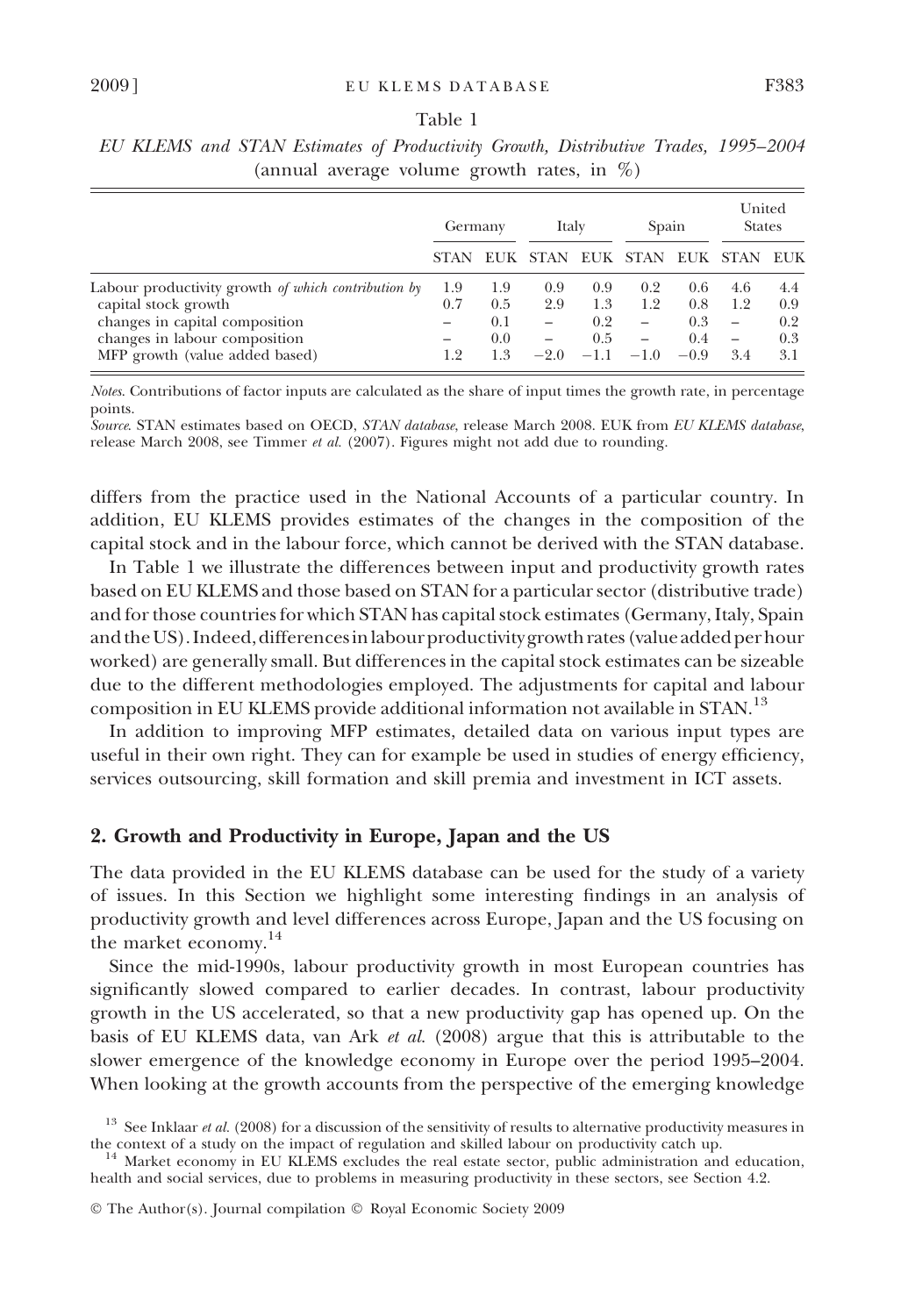economy, they focus on the summed contributions of three factors: direct impacts from investments in information and communication technology, changes in labour composition mostly driven by greater demand for skilled workers and multifactor productivity growth, which includes the impact of innovation and intangible investments such as organisational changes related to the use of ICT. Table 2 reproduces the calculations underlying their findings, updated to 2005 and including some additional European Union countries and Japan. The first column of Table 2 shows the growth rate of output in the market economy of 16 European countries, the EU total, Japan and the US between 1995 and 2005. The second and third columns divide that growth into changes in hours worked and changes in output per hour – or labour productivity. Columns 4–7 divide up the growth in labour productivity into four factors: changes in labour composition, investments in ICT, other types of investments and multifactor productivity. The final column in Table 2 shows the !knowledge economy" contributions as defined above and highlights the discrepancy between growth in Europe and the US noted by van Ark et al. (2008).

One key observation to be drawn from this Table is that the main difference in labour productivity growth between individual European economies and the US is to be found in multifactor productivity, not in differences in the intensity of the production factors. For the EU as a whole, the labour productivity growth gap is 1.4 percentage points of which 0.9 can be explained by lower MFP growth in the EU. Lagging ICT investments explains only 0.4 percentage points of the growth-gap, while growth differences in non-ICT capital per hour and in labour services per hour are negligible. The same story holds for most European countries. Similarly, the sources of labour productivity growth in Japan are very similar to those in the EU, except that employment growth in Japan was negative.

Within Europe, there is also a divergence of labour productivity growth rates. This is not so much due to differences in input growth rates. In particular, in all countries there have been positive contributions of changes in labour composition and from investment in ICT. Instead differences in multifactor productivity seem to have driven the divergence across Europe. In Belgium, Denmark and Germany, MFP growth is below 0.5% per year and in Italy, Czech Republic and Spain it is even negative. In contrast, MFP growth in Finland, Hungary and Ireland is around 3%. Note in the case of these countries, MFP also captures some element of conventional catch-up growth as they lagged relatively far behind the rest in 1995.

When analysing cross-country patterns, growth accounts provide only a partial analysis. It is now widely accepted that understanding the pattern of cross-country growth and productivity requires estimates of relative levels. For example, studies on the impact of differences in education, research and development or market regulation across countries rely heavily on level measures of MFP which indicate the distance to the technology frontier.<sup>15</sup> Inklaar and Timmer (2008) provide new productivity level estimates which complement the EU KLEMS growth accounts. Table 3 shows relative MFP levels for the market economy and a division of this into four sectors: ICT goods and services production, manufacturing, other goods production and market services.

<sup>&</sup>lt;sup>15</sup> See e.g. Cameron et al. (2005), Griffith et al. (2004), Nicoletti and Scarpetta (2003), Vandenbussche et al. (2006) and Inklaar et al. (2008).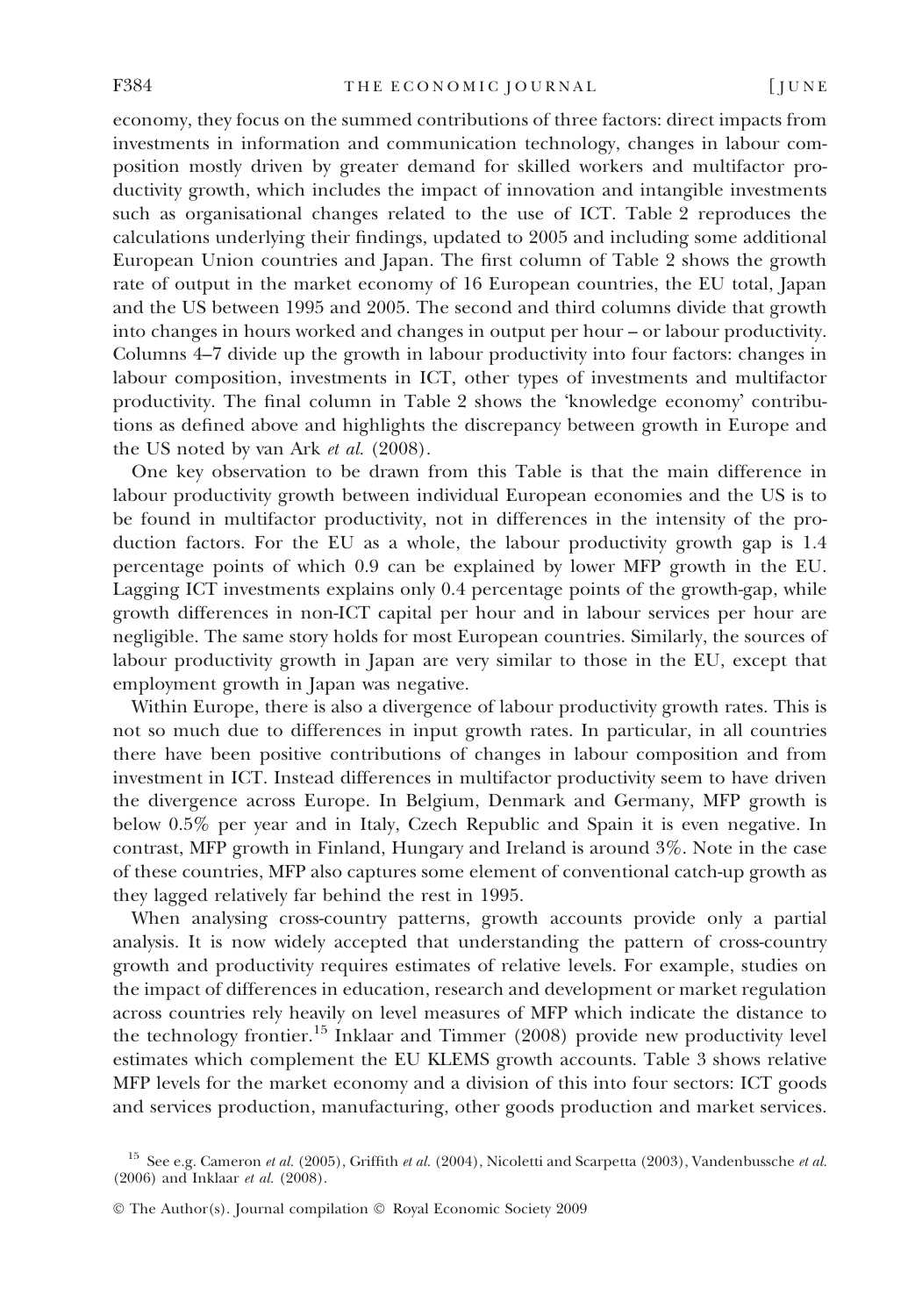|                |                                          |                 | Value contribution added<br>from                                                      |                       |                         | Labour productivity contributions from |                              |                                                             |
|----------------|------------------------------------------|-----------------|---------------------------------------------------------------------------------------|-----------------------|-------------------------|----------------------------------------|------------------------------|-------------------------------------------------------------|
|                | Growth rate of<br>value added            | worked<br>Hours | productivity<br>Labour                                                                | composition<br>Labour | ICT capital<br>per hour | capital per hour<br>Non-ICI            | productivity<br>Multi factor | Labour productivity<br>contribution of the                  |
|                | 8<br>$\frac{+}{\infty}$<br>$\frac{1}{1}$ | N               | $\overline{1}$<br>$^{+}$<br>$\circ$<br>$^{+}$<br>Ğ<br>$^{+}$<br>4<br>$\mid \mid$<br>8 | 4                     | Ğ,                      | G                                      | $\overline{1}$               | knowledge economy<br>$\mathcal{L}_{1}$<br>$^{+}$<br>$4 + 5$ |
| Austria        | īΟ.                                      |                 |                                                                                       |                       |                         | $0.\overline{2}$                       |                              |                                                             |
| Belgium        | 2.3                                      | $\sim 0$        | $\frac{7}{11}$                                                                        | 0.2                   | ੁ                       | 0.6                                    |                              | 1.3                                                         |
| Czech Republic |                                          | $-0.7$          | 2.1                                                                                   | $\overline{0}$ .      | Ξ                       | $\overline{1.7}$                       | 류                            | $\overline{0}$ .                                            |
| Denmark        | 2.2                                      | $\sim 7$        | 1.6                                                                                   | 0.2                   | Ξ                       | 0.4                                    | 0.0                          | 1.3                                                         |
| Finland        | 4.3                                      | $\Xi$           | 3.2                                                                                   | $\overline{0}$ .      | $\zeta$ .               |                                        | 2.5                          | 3.2                                                         |
| France         | 2.4                                      | 0.4             | 2.1                                                                                   | 0.4                   | 0.4                     | $0.55$<br>$0.55$                       | 0.8                          | 1.6                                                         |
| Germany        |                                          | $-0.6$          | 1.5                                                                                   | 0.1                   | 0.5                     |                                        | 0.4                          | 0.9                                                         |
| Hungary        | 4.3                                      | 1.6             | 2.7                                                                                   | $\overline{0}$ .      | $\ddot{0}$ .            | 0.1                                    | 2.7                          | 2.9                                                         |
| Ireland        |                                          | 4.5             | 5.2                                                                                   |                       | $0.\overline{8}$        | 5.7                                    | $2.0\,$                      | 3.0                                                         |
| Italy          |                                          | 0.9             | $0.\overline{3}$                                                                      |                       | 0.3                     | 0.8                                    | $-0.7$                       | $-0.2$                                                      |
| Netherlands    | $1.800$<br>$-0.800$                      | $\sim$          | 2.1                                                                                   | $0.84$<br>$0.04$      | 0.6                     | $0.\overline{3}$                       | 1.0                          | $2.0\,$                                                     |
| Portugal       |                                          | 1.0             | 3.0                                                                                   | $-0.4$                | 0.9                     | 1.9                                    | 0.8                          | 1.3                                                         |
| Slovenia       | 4.3                                      | $-1.0$          | 5.3                                                                                   | 0.3                   | 0.5                     | 2.1                                    | 1.4                          | 2.2                                                         |
| Spain          | 3.6                                      | 3.2             | 0.4                                                                                   | 0.4                   | 0.5                     | $1.5 + 1.5$                            | $-0.8$                       | 0.0                                                         |
| Sweden         | $\frac{4}{4}$                            | 1.2             | 3.2                                                                                   | $\overline{0}$ .      | 0.8                     |                                        | $\overline{1.0}$             | 2.0                                                         |
| UK             | 3.2                                      | 0.6             | 2.6                                                                                   | $0.\overline{5}$      | 0.9                     | 0.6                                    | 0.9                          | 2.3                                                         |
| EU             | 2.2                                      | $\sim 0$        | 1.5                                                                                   | 0.2                   | 0.6                     | 0.6                                    | 0.4                          | 1.2                                                         |
| Japan          |                                          | $-1.7$          | 2.6                                                                                   | 0.4                   | $0.5^{\circ}$           | 0.6                                    | 0.5                          | 1.3                                                         |
|                | 3.6                                      | 7.0             | 2.9                                                                                   | 0.3                   | P                       | 0.5                                    | 1.3                          | 2.7                                                         |

Table 2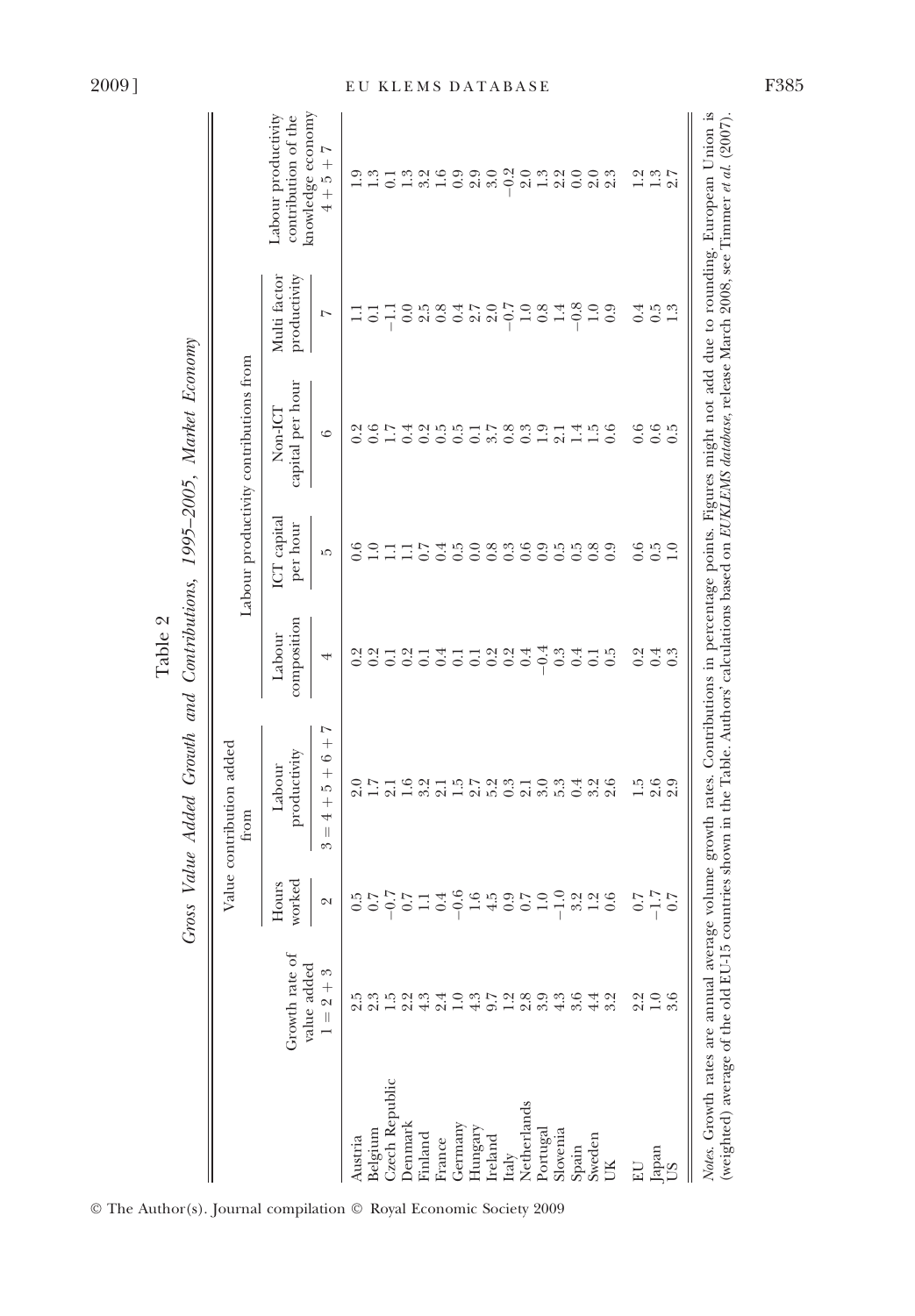|                | Market<br>economy | ICT<br>production | Manufacturing | Other goods<br>production | Market<br>services |
|----------------|-------------------|-------------------|---------------|---------------------------|--------------------|
| Austria        | 0.67              | 0.48              | 0.75          | 0.97                      | 0.63               |
| Belgium        | 0.86              | 0.50              | 1.09          | 1.03                      | 0.80               |
| Czech Republic | 0.44              | 0.18              | 0.54          | 0.57                      | 0.42               |
| Denmark        | 0.84              | 0.51              | 0.70          | 0.84                      | 1.01               |
| Finland        | 0.90              | 1.24              | 1.07          | 0.86                      | 0.78               |
| France         | 0.80              | 0.93              | 0.97          | 0.75                      | 0.80               |
| Germany        | 0.85              | 0.80              | 0.97          | 0.75                      | 0.84               |
| Hungary        | 0.47              | 0.45              | 0.51          | 0.54                      | 0.45               |
| Ireland        | 0.93              | 0.52              | 1.54          | 0.56                      | 0.87               |
| Italy          | 0.65              | 0.61              | 0.82          | 0.78                      | 0.60               |
| Netherlands    | 0.92              | 0.53              | 0.96          | 0.81                      | 1.03               |
| Portugal       | 0.61              | 0.43              | 0.54          | 0.56                      | 0.78               |
| Slovenia       | 0.46              | 0.33              | 0.66          | 0.27                      | 0.51               |
| Spain          | 0.71              | 0.41              | 0.65          | 0.90                      | 0.77               |
| Sweden         | 0.84              | 2.58              | 0.85          | 0.95                      | 0.76               |
| UK             | 0.77              | 0.90              | 0.91          | 0.78                      | 0.77               |
| EU             | 0.79              | 0.77              | 0.90          | 0.79                      | 0.79               |
| Japan          | 0.47              | 0.66              | 0.60          | 0.33                      | 0.46               |
| US             | 1.00              | 1.00              | 1.00          | 1.00                      | 1.00               |

Table 3 Relative Levels of Multifactor Productivity,  $2005$  (US = 1)

Notes. For industry classification, see Appendix Table 2. EU refers to (weighted) average of the old EU-15 countries shown in the Table. MFP is based on value added. Based on GGDC Productivity Level database, see Inklaar and Timmer (2008).

These estimates suggest that in 2005 the US had a significant MFP lead over all European countries. Relative MFP in the EU is only 79% of the US. This gap is mainly in market services, ICT production and other goods production (around 80%), rather than in manufacturing (90%). In fact, in manufacturing MFP levels in 2005 in some countries are close to the US or even above, including Belgium, Finland, France, Germany, Ireland and Netherlands. In contrast, in market services significant productivity gaps with the US exist in almost all European countries, in particular Italy. In Japan large gaps are to be found in both manufacturing and market services.

Figure 1 traces the developments of relative input and productivity levels in the European market economy over the period 1980–2005 by extrapolating the level estimates with growth rates from the EU KLEMS database. Up to the mid-1990s labour productivity in Europe caught up with the US, continuing the long-term trend since the Second World War. This narrowing of the labour productivity gap was mainly due to higher investment in Europe than in the US. Capital intensity levels increased from about 82% of the US level in 1980 to 95% in 1995, while relative MFP levels remained more or less constant. This period of rapid capital intensification was primarily related to the high wage/rental ratios in Europe compared to the US (van Ark  $et al., 2008$ ). This trend reversed in the mid-1990s as investment in ICT in the US soared and relative cost of labour in the EU countries declined due to policies to raise the employment rate. At the same time the MFP gap between the EU and the US widened which, as implied by Table 3, is concentrated in market services.

This short description of productivity in the EU compared to the US illustrates some of the uses of the database. To date, EU KLEMS data have also been used to study the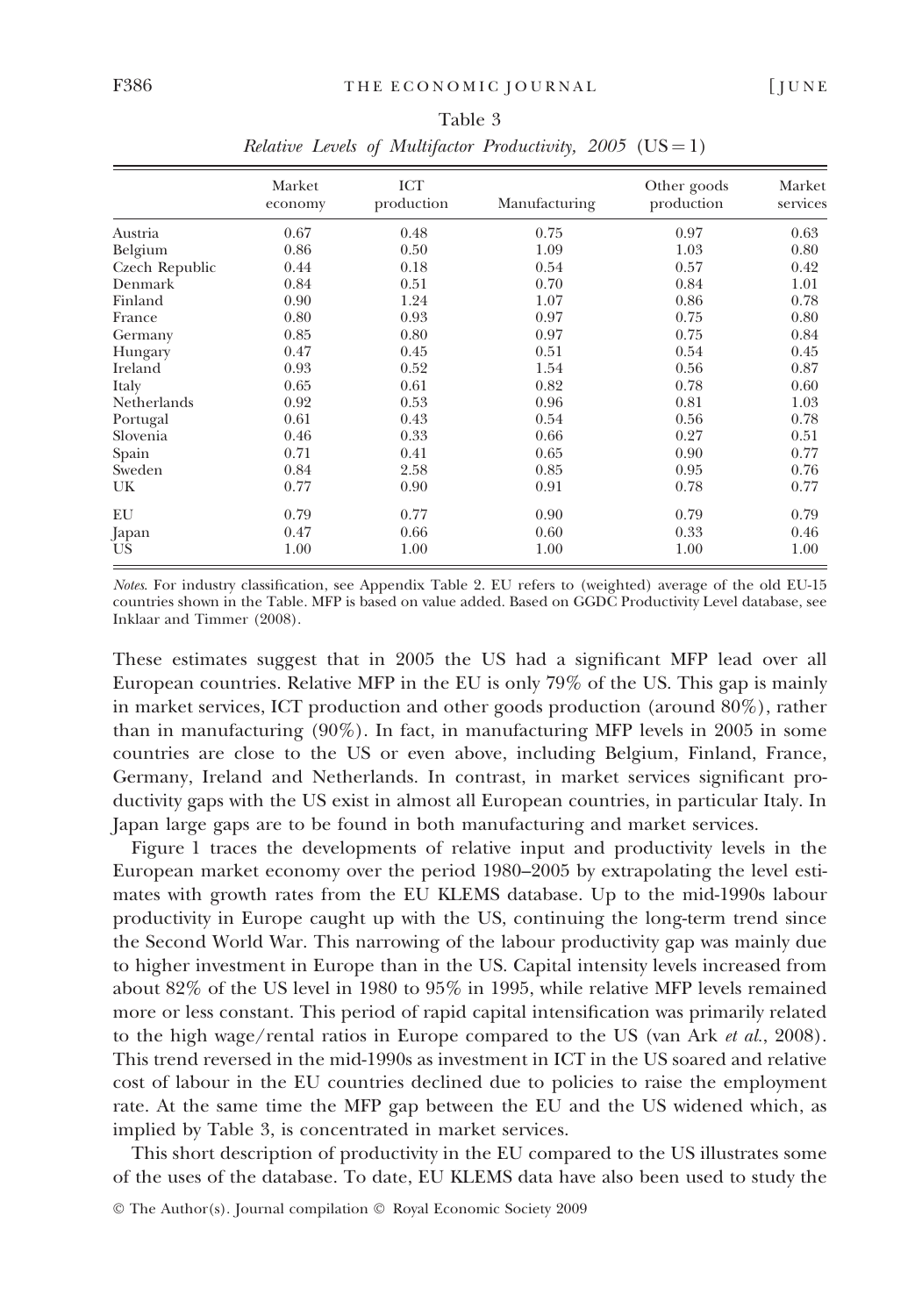

Fig. 1. Productivity and Capital Intensity Levels in Europe, Market Economy,  $US = 100$ Notes. EU refers to EU-15. Authors' calculations based on Inklaar and Timmer (2008).

role of general purpose technology on economic growth (Jalava and Pohjola, 2008), the issue of embodiment of energy-saving technologies (Kratena, 2007), the impact of market regulation on productivity growth in services (Inklaar et al., 2008), the impact of structural change on productivity (Maudos et al., 2008) and studies of European competitiveness (European Commission, 2007).

# 3. A Short Description of the EU KLEMS Database

This Section is a brief guide to the use of the EU KLEMS database. It begins with a description of the data series and then considers some measurement issues which might impact on researchers" use of the data. It highlights the main issues and looks at some problems that might arise when using the data in these contexts – readers should refer to the methodology and sources document (Timmer *et al.*, 2007) for details.

#### 3.1. Country/Industry/Variable Coverage

The second public release of the EU KLEMS database in March 2008 covers 25 EU countries, as well as Australia, Japan and the US. In general, data for 1970–2005 are available for the 'old' EU-15 countries, while series from 1995 onwards are available for the new EU member states which joined the EU on 1 May 2004. Appendix Table 1 provides an overview of all the series included in the EU KLEMS database. The variables covered can be split into three main groups:

- (1) labour productivity variables;
- (2) growth accounting variables and
- (3) additional variables.

The labour productivity series contain all the data needed to construct labour productivity (output per hour worked) and unit labour costs. These series include nominal, volume and price series of output, and volumes and prices of employment.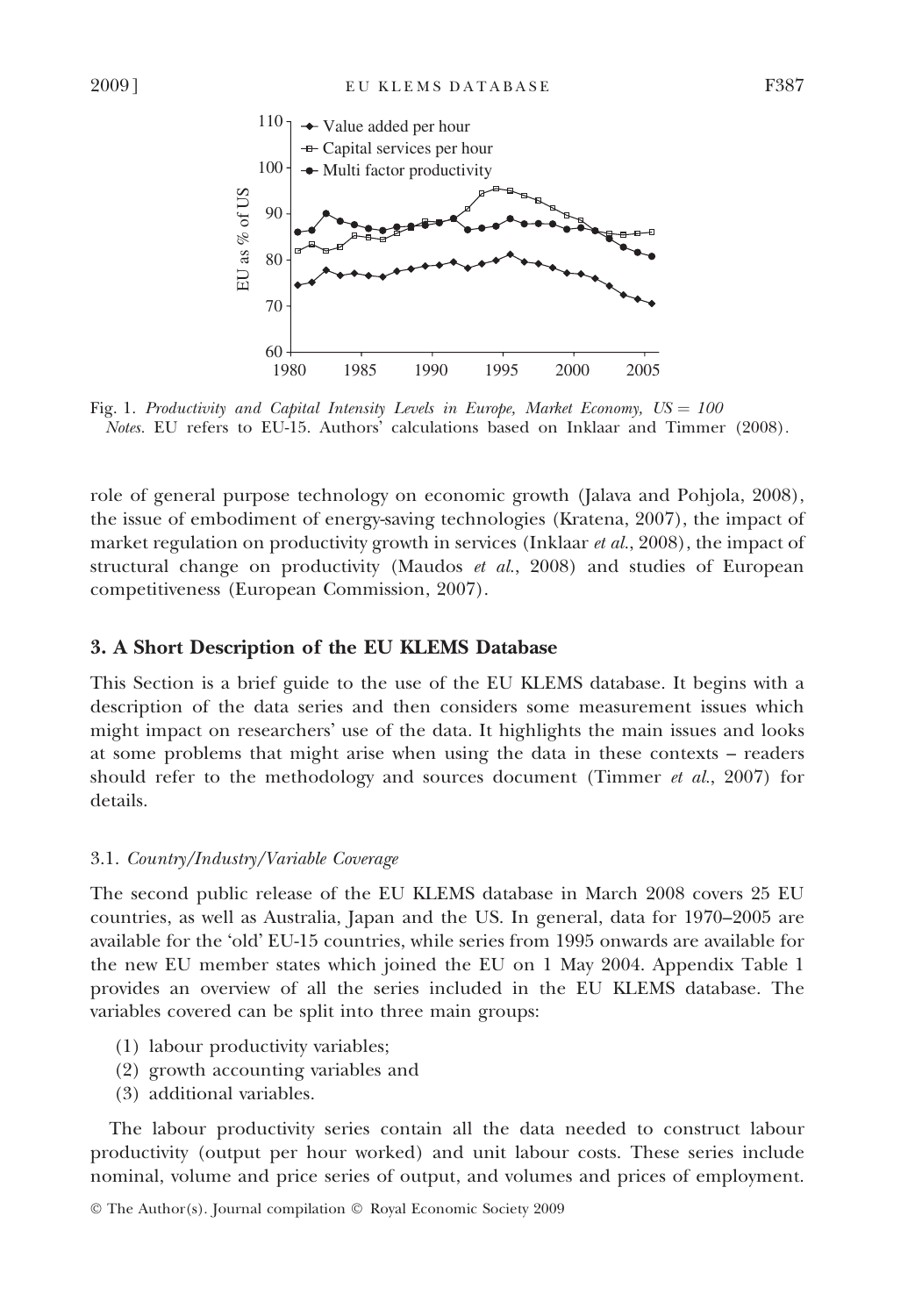Most series are part of the present European System of National Accounts (ESA 1995) and can be found in the National Accounts of all individual countries, at least for the most recent period. The main adjustments to these series were to fill gaps in industry detail and to link series over time, in particular in those cases where revisions were not taken back to 1970 by the NSIs.

The variables in the growth accounting series are of an analytical nature and cannot be directly derived from published National Accounts data without additional assumptions. These include series of capital services, of labour services, and of multi factor productivity. The construction of these series was based on the theoretical model of production, requiring additional assumptions as spelled out in Section 1.1. Finally, additional series are given which have been used in generating the growth accounts and are informative by themselves. These include, for example, various measures of the relative importance of ICT capital and non-ICT capital, and of the various labour types within the EU KLEMS classification.<sup>16</sup>

At the lowest level of aggregation, data were collected for 71 industries. The industries are classified according to the European NACE revision 1 classification. But the level of detail varies across countries, industries and variables due to data limitations. In order to ensure a minimal level of industry detail for which comparisons can be made across all countries, so-called 'minimum lists' of industries have been used. All national datasets have been constructed in such a way that these minimum lists are met but often more detailed data are available. For output and employment, the minimum number covered is 62 industries for the period from 1995 and 48 industries pre-1995. Growth accounts are available for 31 industries as given in Appendix Table 2. This list also includes higher level industry aggregates provided in the EU KLEMS database.

Growth accounts are included for 14 EU countries (excluding Greece) and for the Czech Republic, Hungary and Slovenia from the New Member States, Australia, Japan and the US. For all other countries only labour productivity and its underlying data series are included. Appendix Table 3 provides more details on the period-coverage for each variable. Finally, data are also provided for four institutional country groupings: EU-25, EU-15, EU-10 and Euro zone. $17$ 

It is useful at this stage to present an example of the growth accounting method. In Table 4 we show output growth decomposition for one industry: Business services excluding real estate (ISIC 71 to 74) for the period 1995–2005. The decomposition is shown for a number of large European countries, Japan and the US by way of example. In the lowest panel we provide the share of each input in the value of output, which under the growth accounting assumptions, equals total costs, averaged over 1995 and 2005. In the middle panel one can find the growth rate of each input and in the upper panel the contribution of each input to gross output growth (which is derived by

 $16$  The basic labour and capital input data series are also publicly available at the EU KLEMS website, except for some countries where confidentiality had to be respected.

 $17$  Aggregate tables are provided for four institutional country groupings: EU-25 (all member states of the EU as of 1 May 2004), EU-15 (all member states of the EU as of 1 January 1995), EU-10 (all states which joined the EU on 1 May 2004) and Euro (all countries in the euro zone as of 1 January 2001). We also provide an aggregation for those countries for which there is long-run capital and labour composition data. These groups are called EU-15ex and Euroex.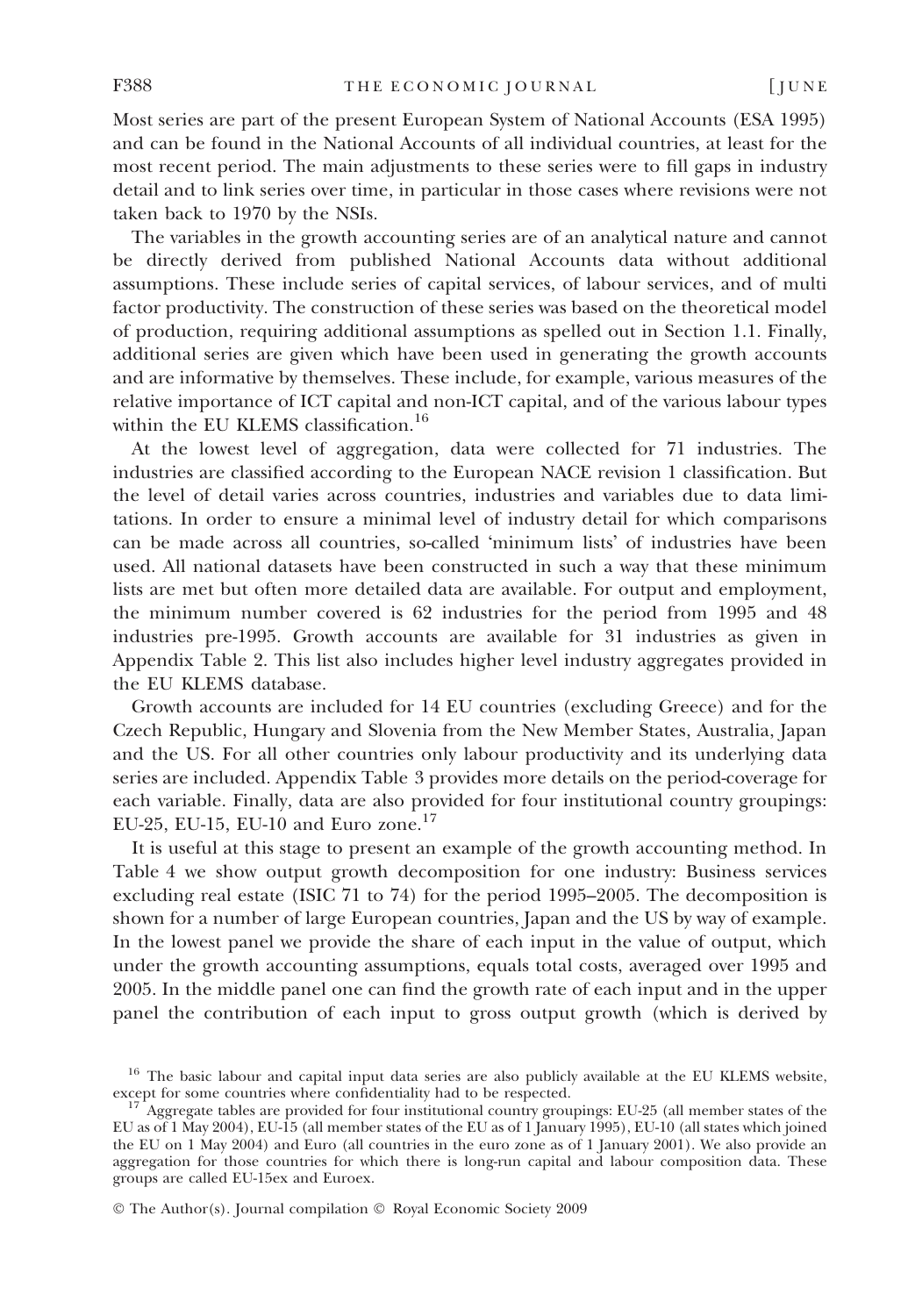|                                            | Intermediate inputs<br>Gross |      |     |                                                        |      |      | Labour input | Capital input                                                                        |      |      | <b>MFP</b> |        |
|--------------------------------------------|------------------------------|------|-----|--------------------------------------------------------|------|------|--------------|--------------------------------------------------------------------------------------|------|------|------------|--------|
|                                            | output                       |      |     |                                                        |      |      | Hours        | Labour<br>Total Energy Materials Services Total worked composition Total ICT Non-ICT |      |      |            |        |
| Contribution to gross output volume growth |                              |      |     |                                                        |      |      |              |                                                                                      |      |      |            |        |
| Spain                                      | 6.7                          | 3.7  | 0.1 | 1.1                                                    | 2.4  | 2.6  | 2.2          | 0.4                                                                                  | 1.2  | 0.3  | 0.8        | $-0.8$ |
| France                                     | 3.9                          | 2.2  | 0.0 | 0.4                                                    | 1.9  | 1.5  | 1.3          | 0.2                                                                                  | 0.8  | 0.4  | 0.5        | $-0.6$ |
| Germany                                    | 2.8                          | 1.4  | 0.0 | 0.1                                                    | 1.2  | 1.4  | 1.4          | $-0.1$                                                                               | 2.7  | 1.1  | 1.5        | $-2.7$ |
| Italy                                      | 4.1                          | 2.1  | 0.1 | 0.3                                                    | 1.7  | 2.3  | 2.2          | 0.1                                                                                  | 0.5  | 0.2  | 0.3        | $-0.9$ |
| Japan                                      | 4.1                          | 1.3  | 0.0 | 0.1                                                    | 1.3  | 1.5  | 1.2          | 0.3                                                                                  | 1.0  | 0.7  | 0.3        | 0.3    |
| UK                                         | 7.2                          | 3.1  | 0.1 | 0.1                                                    | 2.9  | 2.0  | 1.7          | 0.3                                                                                  | 1.6  | 0.9  | 0.7        | 0.5    |
| US                                         | 6.0                          | 2.9  | 0.1 | 0.9                                                    | 2.0  | 1.6  | 1.1          | 0.2                                                                                  | 2.1  | 1.4  | 0.6        | $-0.5$ |
| Volume growth                              |                              |      |     |                                                        |      |      |              |                                                                                      |      |      |            |        |
| Spain                                      | 6.7                          | 8.2  | 9.7 | 7.8                                                    | 8.3  | 6.1  | 5.2          | 0.9                                                                                  | 10.0 | 12.1 | 9.0        | $-0.8$ |
| France                                     | 3.9                          | 5.0  | 1.4 | 5.1                                                    | 5.1  | 3.4  | 3.0          | 0.4                                                                                  | 6.7  | 9.7  | 5.4        | $-0.6$ |
| Germany                                    | 2.8                          | 4.1  | 2.6 | 3.1                                                    | 4.3  | 4.0  | 4.2          | $-0.2$                                                                               | 8.5  | 17.4 | 6.0        | $-2.7$ |
| Italy                                      | 4.1                          | 5.0  | 2.5 | 3.4                                                    | 5.7  | 6.2  | 5.8          | 0.4                                                                                  | 2.6  | 16.2 | 1.6        | $-0.9$ |
| Japan                                      | 4.1                          | 3.0  | 3.4 | 1.1                                                    | 4.4  | 3.4  | 2.7          | 0.8                                                                                  | 7.3  | 11.0 | 4.1        | 0.3    |
| UK                                         | 7.2                          | 7.6  | 5.3 | 3.4                                                    | 8.2  | 4.5  | 3.8          | 0.7                                                                                  | 11.7 | 19.0 | 7.3        | 0.5    |
| US                                         | 6.0                          | 8.5  | 5.9 | 13.3                                                   | 7.3  | 3.1  | 2.1          | 0.5                                                                                  | 14.5 | 22.3 | 7.8        | $-0.5$ |
|                                            |                              |      |     | Average share in nominal gross output of 1995 and 2005 |      |      |              |                                                                                      |      |      |            |        |
| Spain                                      | 100.0                        | 45.3 | 1.5 | 14.4                                                   | 29.4 | 42.6 |              |                                                                                      | 12.1 | 2.7  | 9.4        |        |
| France                                     | 100.0                        | 45.2 | 1.2 | 7.2                                                    | 36.7 | 42.5 |              |                                                                                      | 12.3 | 3.9  | 8.4        |        |
| Germany                                    | 100.0                        | 33.5 | 0.7 | 4.0                                                    | 28.9 | 34.6 |              |                                                                                      | 32.0 | 6.4  | 25.6       |        |
| Italy                                      | 100.0                        | 41.9 | 2.4 | 9.4                                                    | 30.1 | 37.7 |              |                                                                                      | 20.4 | 1.5  | 18.9       |        |
| Japan                                      | 100.0                        | 42.7 | 0.8 | 12.6                                                   | 29.2 | 44.0 |              |                                                                                      | 13.3 | 6.2  | 7.1        |        |
| UK                                         | 100.0                        | 40.6 | 1.1 | 4.2                                                    | 35.3 | 45.7 |              |                                                                                      | 13.7 | 4.6  | 9.1        |        |
| US                                         | 100.0                        | 34.4 | 0.9 | 6.5                                                    | 27.0 | 51.4 |              |                                                                                      | 14.3 | 6.2  | 8.1        |        |
|                                            |                              |      |     |                                                        |      |      |              |                                                                                      |      |      |            |        |

| Table 4                                                              |  |  |  |  |  |  |  |  |
|----------------------------------------------------------------------|--|--|--|--|--|--|--|--|
| Decomposition of Gross Output Growth in Business Services, 1995–2005 |  |  |  |  |  |  |  |  |

Notes. Business services refer to NACE industries 71 to 74, thus excluding real estate. Contribution of inputs calculated as the share of input times the volume growth rate. Figures might not add due to rounding. Calculations based on EUKLEMS database, release March 2008, see Timmer et al. (2007).

multiplying its share by its growth rate). It can be seen that output in this industry showed significant growth during the past decade in all countries, and that its sources of growth were highly varied. Labour is the most important input taking up about 40% to 50% of total costs in this industry. Labour's contribution to output growth is high as hours worked increased rapidly in all countries and there was a concomitant shift of hours towards higher skilled workers as indicated by the positive and high contribution of the change in labour composition. Also the use of intermediate inputs grew rapidly for all types of intermediates but, due to its large share in total costs, growth in purchased services contributed most to output growth. As to be expected, the fastest growing input in all countries was ICT capital with annual average growth rates of 9% or more and, although its share in costs is still modest, its contribution to output was sometimes higher than for the traditional non-ICT assets. Finally, MFP growth appeared to be small and often negative. It indicates that the overall efficiency with which intermediate, capital and labour inputs have been used was not increasing (see below for an interpretation of MFP figures).<sup>18</sup>

<sup>18</sup> Negative MFP growth in business services in the US has also been found by Jorgenson *et al.* (2005) and Triplett and Bosworth (2006).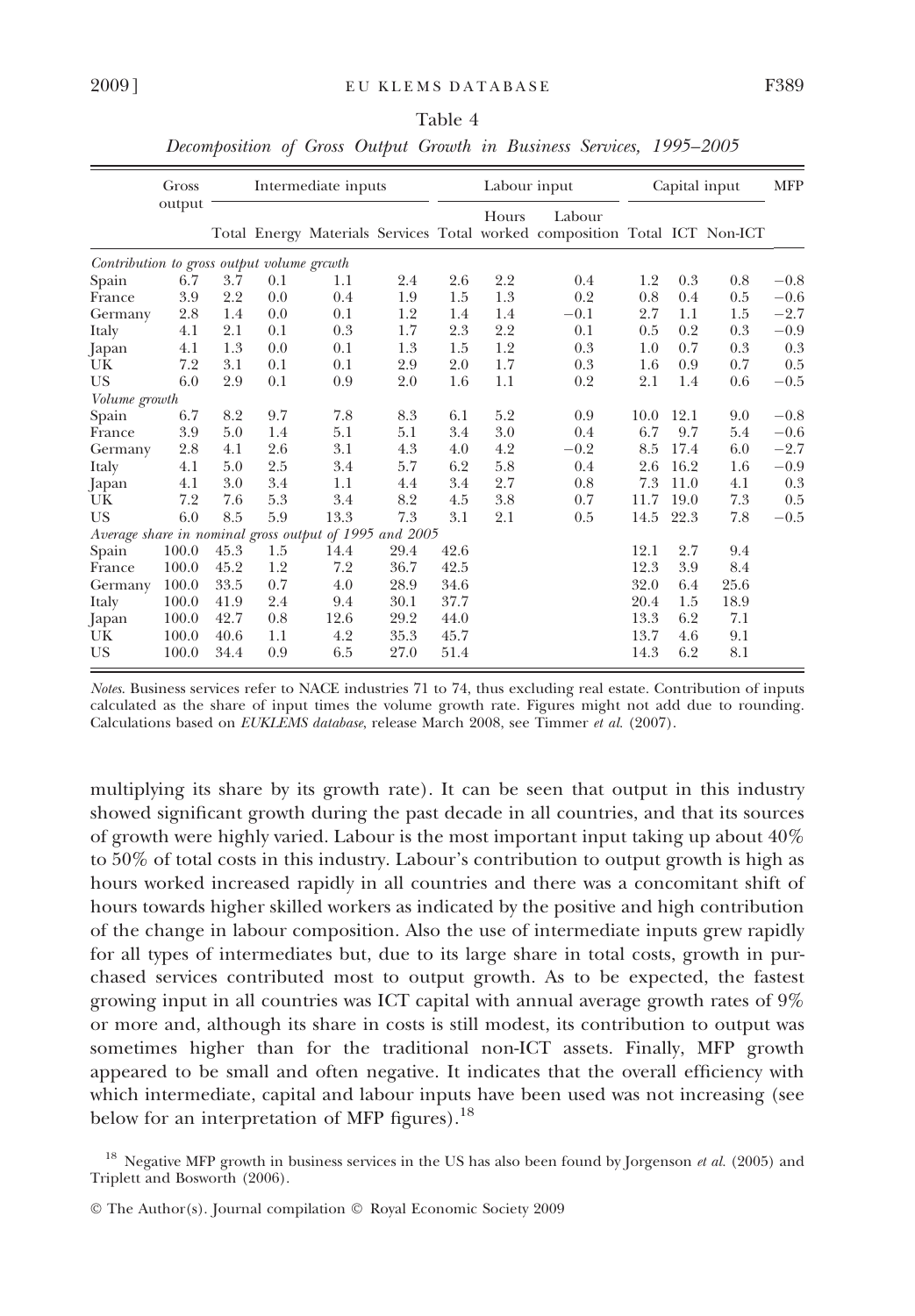# 3.2. Measurement in EU KLEMS: Some Health Warnings

Some general remarks on usage of EU KLEMS data are also warranted. The data are suitable for both growth accounting and econometric exercises but the issues touched on below caution that the user should also be aware of their limitations. As with all data series there are some unresolved measurement issues. As a general rule the reliability of the data is likely to be lower the finer the industry detail, i.e. the more we move from the industry level identified in the published National Accounts, and often lower for services industries than for manufacturing. This is because to break down the national accounts series, we often had to rely on additional data sources which are more abundant and complete for manufacturing than for services. To this could be added that the further back in time the series, the greater the likelihood of error. Thus whereas growth accounting exercises that quantify the contribution of ICT to output growth in transport equipment manufacturing over the period 1995 to 2005 might be reasonable, a precise number for the change of energy input use in business services between 1970 and 1971 might not be. These issues may be less important in econometric analysis with judicious use of methods.

In addition it should be emphasised that growth accounting is useful as a descriptive tool but that it is merely accounting and says nothing about causality. For example, MFP growth in computer manufacturing may lead to a price decline in ICT assets, which induces investment in ICT and growth in capital services. Therefore improved technology partly has its effect through the capital contribution. In addition complementarities between various types of inputs are not taken into account, e.g. between skills and ICT capital. More fundamentally, proximate sources of growth such as input growth are endogenous to deeper causes of growth such as technical change, institutions, geography or macro-economic policies (Maddison, 1995). But growth accounting provides a useful starting point to the identification of the contributions of the proximate sources of growth. It also provides a consistent structure in which data on output and inputs can be collected, both across industries and between variables, and as such it is a powerful organising principle. Nevertheless the method is constrained by its assumptions and so researchers may prefer to work with the underlying data. We believe that by also providing the basic input-data of the growth accounts, EU KLEMS can support a much wider variety of approaches to the study of economic growth, alongside growth accounting.

Below we discuss some general issues which are important for potential users, on a variable-by-variable basis. At the same time, it must be stressed that the limitations of the EU KLEMS series vary widely by country, period and variable and prudent users of the data should familiarise themselves with the methods of construction as discussed on a country-by-country basis in Timmer et al. (2007).

#### 3.2.1. Output and intermediate inputs

As mentioned above, output series are taken primarily from National Accounts sources. However this does not mean that these series are by any means perfect. In fact there are significant unresolved measurement issues in the National Accounts, in particular for services. It is well-known that the problem of measuring output is in general much more challenging in services than in goods-producing industries. Most measurement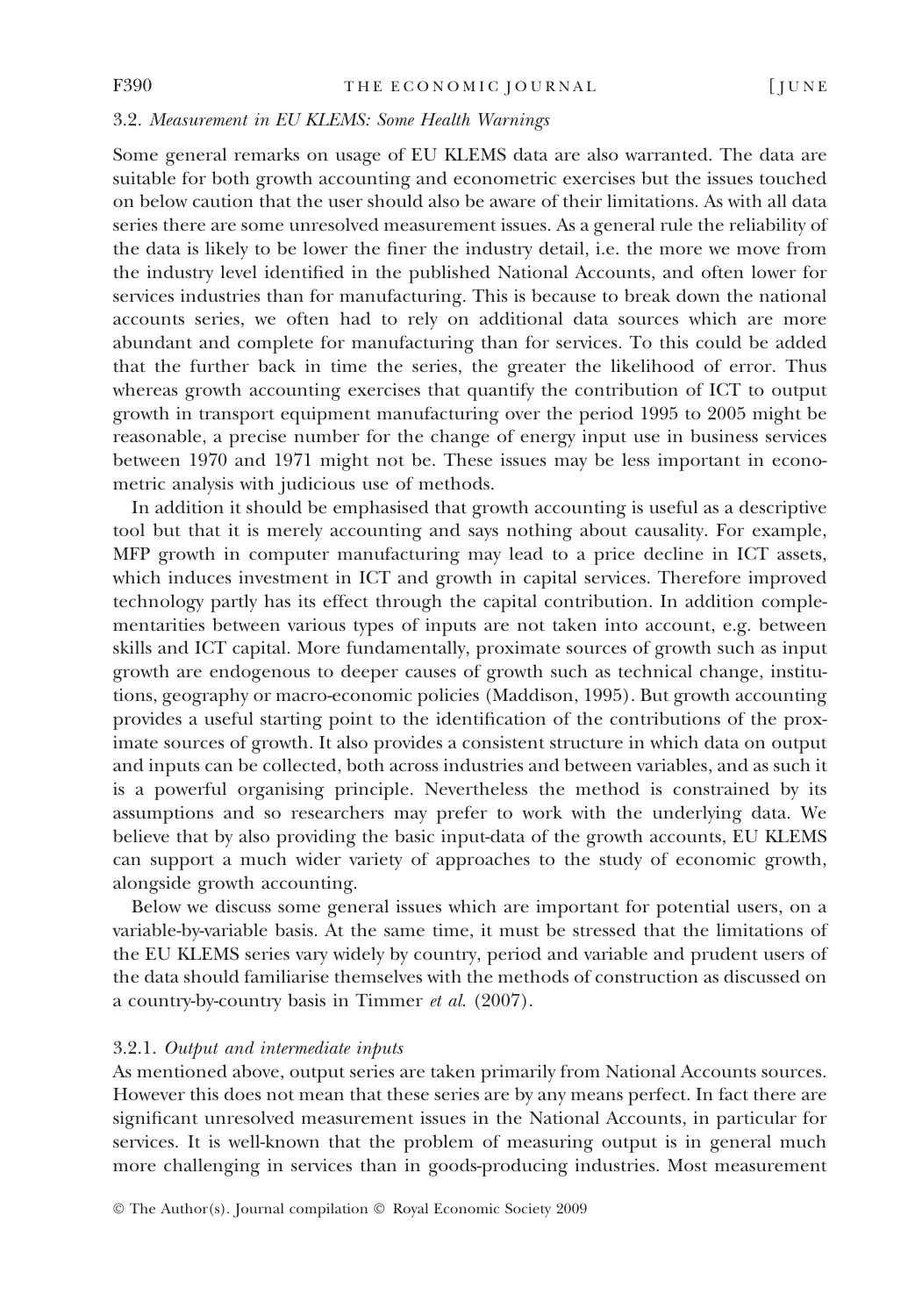problems boil down to the fact that service activities are intangible, more heterogeneous than goods and often dependent on the actions of the consumer as well as the producer. A distinction should be made for services which are traded in a market (market services) and non-market services for which no prices exist. The measurement of nominal output in market services is generally less problematic, being mostly a matter of accurately registering total revenue. But the main bottleneck is the measurement of output volumes, which requires accurate price measurement adjusted for changes in the quality of services output. There is no doubt that problems in measuring market services output still exist, especially in finance and business services but many statistical offices have made great strides forward in the measurement of the nominal value and prices. Output measures in the National Accounts should give a fairly accurate – albeit not perfect – internationally comparable picture of developments in market services.<sup>19</sup>

If there are unresolved measurement issues in market sectors, these are magnified in the case of output in sectors where a large part of the services is provided by the public sector, namely public administration, education, health and social services.<sup>20</sup> The main problems in measuring output in non-market sectors relate to the lack of market prices that allow aggregation across diverse outputs, in addition to the need to incorporate quality improvements.<sup>21</sup> Typically, in the past, nominal output was measured by wages, sometimes including an imputation for capital costs. If output is measured by inputs, productivity growth should be zero by definition. More recently there has been a move to employ quantity indicators to measure volumes of output, with EU countries facing a Eurostat target of removing the dependence on input measures. Until this process is complete, productivity measures for these sectors should therefore be interpreted with care, if at all. The data cannot be used as evidence that, say, health services in one country are more efficient or better than in another country in some overall sense. But EU KLEMS data may well be useful in considering the use of ICT or skilled labour in the health sector across countries.

Finally on output measurement it is important to note that for the most part the output of the real estate sector (NACE 70) is imputed rent on owner-occupied dwellings, so again productivity measures for this industry need to be interpreted with care. Given the measurement problems in regard to non-market sector and real estate, EU KLEMS presents aggregates for the total market economy which excludes both.

For an analysis of the use of intermediate inputs in production it is important to note that series of energy, materials and services are derived by using their shares in intermediate inputs from supply and use tables (SUTs) applied to series of intermediate inputs from the National Accounts. SUTs are generally available on a frequent basis from 1995 onwards for many countries but not in the period before. Earlier estimates in EU KLEMS are sometimes based on historical input–output tables which were not

<sup>&</sup>lt;sup>19</sup> See Appendix A in Inklaar *et al.* (2008) for a survey of the current state of services output measurement practices.

 $p^2$ <sup>20</sup> In EU KLEMS as elsewhere we refer to these sectors as 'non-market services', recognising that some output of these sectors is provided by the private sector and the extent of this varies across countries.

<sup>&</sup>lt;sup>21</sup> For general discussions of the issues involved see Atkinson (2005) and O'Mahony and Stevens (2006); the reader is referred to Castelli et al. (2007) for discussion and possible resolution in the particular example of health sector output.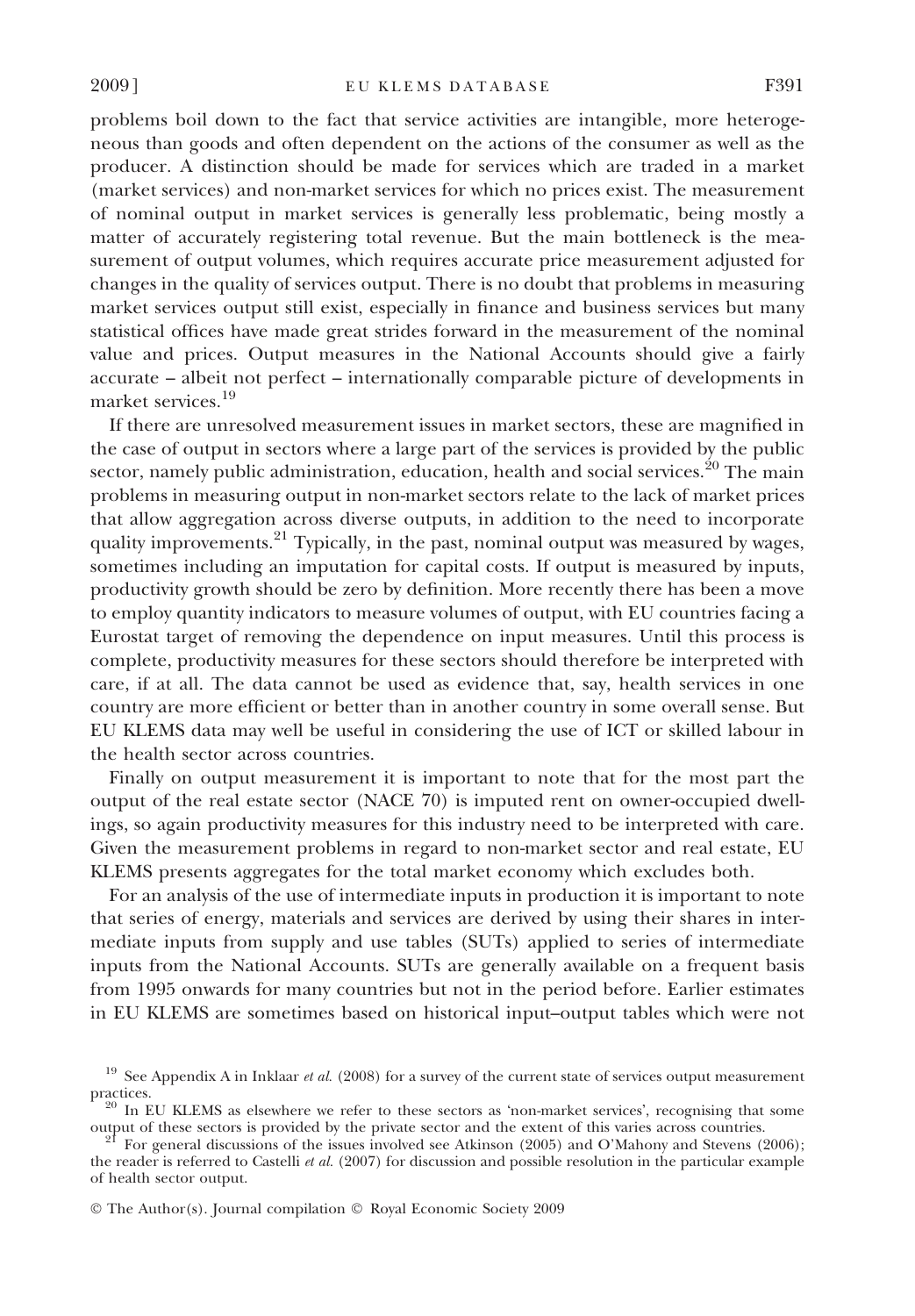integrated with the National Accounts and only available for benchmark years, necessitating interpolation and on occasion assuming EMS shares constant over time or across a sub-set of industries.

# 3.2.2. Labour input

Series on number of workers and hours worked by industry present relatively few problems, although there are still some unresolved issues regarding differences in sources and methods for annual average hours worked, which mainly affects levels comparisons (OECD, 2008, Annex 1). Incorporating adjustments for composition is more contentious. In EU KLEMS, skill levels are divided into high, medium and low categories<sup>22</sup> – this division is dictated by the need to keep the number of categories relatively low given sample sizes in the underlying surveys. This fairly aggregate division can lead to biases in the aggregate composition adjustment if employment trends and wage shares differ within categories. The extent of these biases also relate to the comparability of educational attainment and qualifications across countries, since some sub-categories with relatively high wages may be classified to high skill in one country and medium skill in another. Therefore, comparisons of skill shares across countries should be interpreted with care. In addition labour composition measures tend to be somewhat volatile over time since the underlying surveys are not designed to generate time series. For some uses, period averages might be preferred to a focus on yearon-year changes.

It is also important to note that the level of independent industry detail is much lower for labour composition than other variables, again dictated by the survey samples. In many cases the detail is restricted to 15 industries, largely one-digit sectors but with manufacturing divided into three groups: intermediate goods, investment goods and consumer goods. As growth accounts are provided at a more detailed industry-level, there is an implicit assumption that hours and wage shares in sub-industries are equal to those for aggregate industries. Researchers estimating labour demand equations should be aware that an attempt to do so at too fine an industry level will just reproduce this assumption. In addition, it should be noted that much of the information on selfemployed workers is not based on survey data but imputed from employees, as selfemployed are often not (sufficiently) covered in the labour force surveys. Similarly, for most countries, labour type characteristics are only available for the number of employees, rather than hours worked, with the implicit assumption that hours do not vary by characteristic. While employment and earnings are consistently measured so that growth accounting and wage share equations are not affected, this would affect, say, an analysis of female participation rates, as women typically work (many) fewer hours than men.

The growth accounting section of EU KLEMS presents estimates of volume of labour input and labour services. Implicit in the construction of these series is the assumption that each type of labour is paid its marginal product. In some circumstances this assumption is not appropriate, e.g., if there is widespread monopsony power within an industry (Manning, 2003) or an industry approximates a bilateral monopoly. These

<sup>&</sup>lt;sup>22</sup> See EU KLEMS methodology document (Timmer et al., 2007) for definition of each educational group in each country.

<sup>©</sup> The Author(s). Journal compilation © Royal Economic Society 2009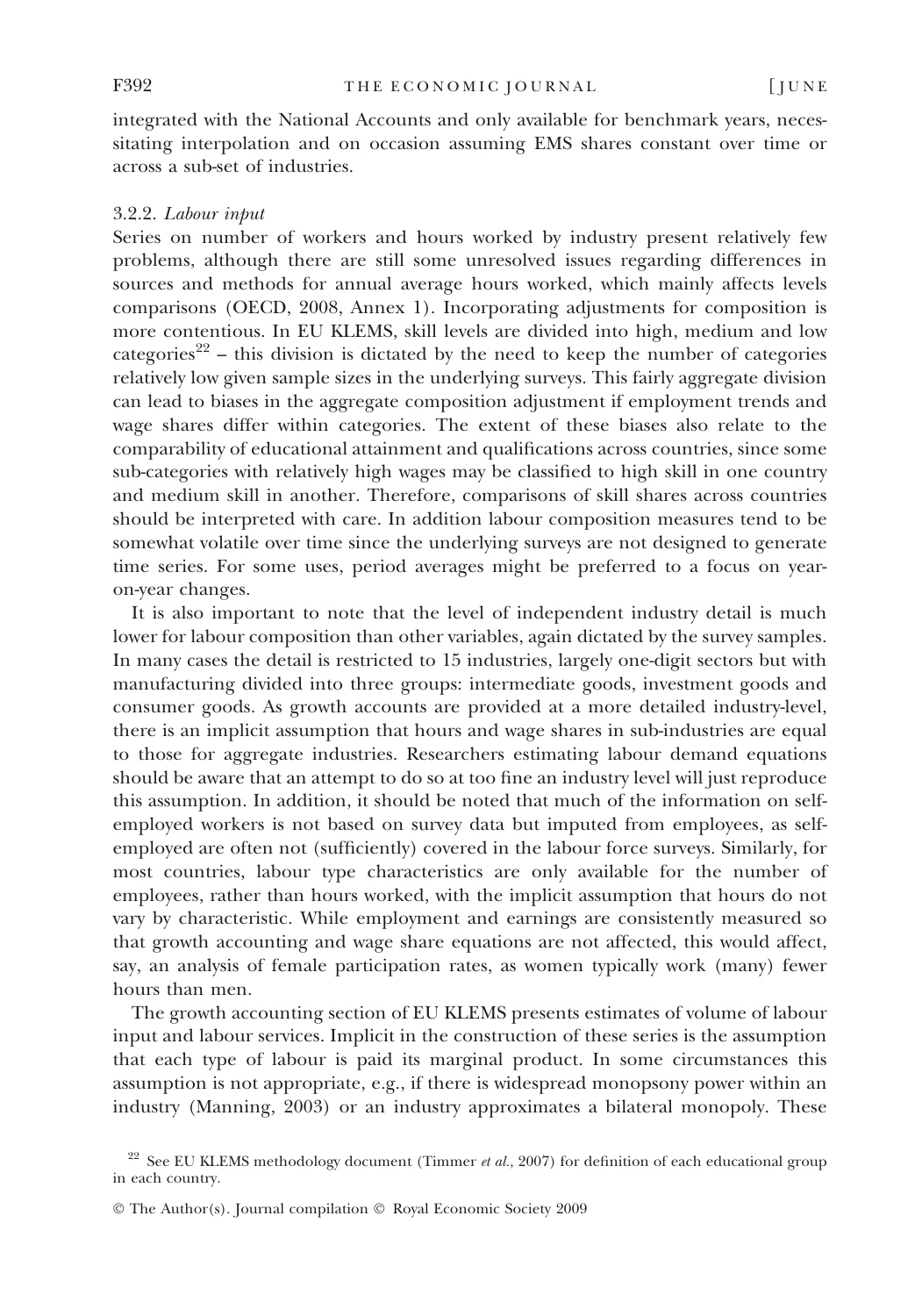problems might be addressed by inclusion in regression equations of variables that proxy for collective bargaining. An alternative might be that users include different types of labour directly in an estimating equation. The additional variables section of EU KLEMS contains data on hours worked and wage shares by skill type, and for some countries the underlying data cross-classified by gender, age and skill are also available.

## 3.2.3. Capital input

Industry-level estimates of capital input require detailed asset-by-industry investment matrices. Aggregate investment by industry and aggregate investment by asset type are normally available from the National Accounts. However, the allocation of assets to using industries in the so-called capital-flow matrix is generally not made public by the NSIs. The main reason for this is that the construction of this matrix is much less reliable than the aggregate series and depends on a wide variety of assumptions.<sup>23</sup> Also within EU KLEMS various assumptions have been used to generate the capital-flow matrix, in particular for the breakdown of computing equipment (IT) and communications equipment (CT) by industry. In most cases, EU countries provide estimates of software by industry for recent years, although the extent of backdating and industry coverage varies, and sufficient survey information to allow separate identification of computing and communications equipment. However in some cases it was necessary to use assumptions about the hardware–software ratios from other countries, so that IT and CT could be distributed across industries. Hence there is more likelihood of error and non-comparability in these series than for other assets, especially in earlier periods.

Another particular problem concerns the issue of ownership versus use of capital assets. In general, assets are allocated to the industry of ownership, i.e. in the case of leasing, the assets are accounted for in the capital stock of the leasing industry and the using industry pays a rental fee which is recorded in its use of intermediate services. A particular example is infrastructure: public infrastructure is not allocated to the using industries but rather appears as part of the capital stock of public administration. This is an important asset in the transport industries and hence MFP growth in this industry includes the contribution of infrastructure to output growth.

The assets covered by the EU KLEMS capital account are fixed assets as defined in the ESA 95, with the exception of inventories, land and natural resources due to a lack of data. Inventories can be especially important in trade and transportation industries, while the lack of land and natural resources data will mainly affect MFP estimates for agriculture and mining. It has little effect on input and productivity measures of most other industries, especially since land is often included with structures investment.

Depreciation rates in EU KLEMS vary by asset and industry but are held constant over time and across countries. Most likely these assumptions do not hold, as depreciation also depends on the degree of turbulence and innovation within an industry which induces premature scrapping because of obsolescence. However, there is little empirical evidence to buttress this argument and so it is difficult to measure. As a second-best solution constant rates are assumed.

<sup>&</sup>lt;sup>23</sup> For example, to distribute parts of equipment, computers and software the BEA uses occupation-byindustry data, rather than investment survey data (Meade et al., 2003).

<sup>©</sup> The Author(s). Journal compilation © Royal Economic Society 2009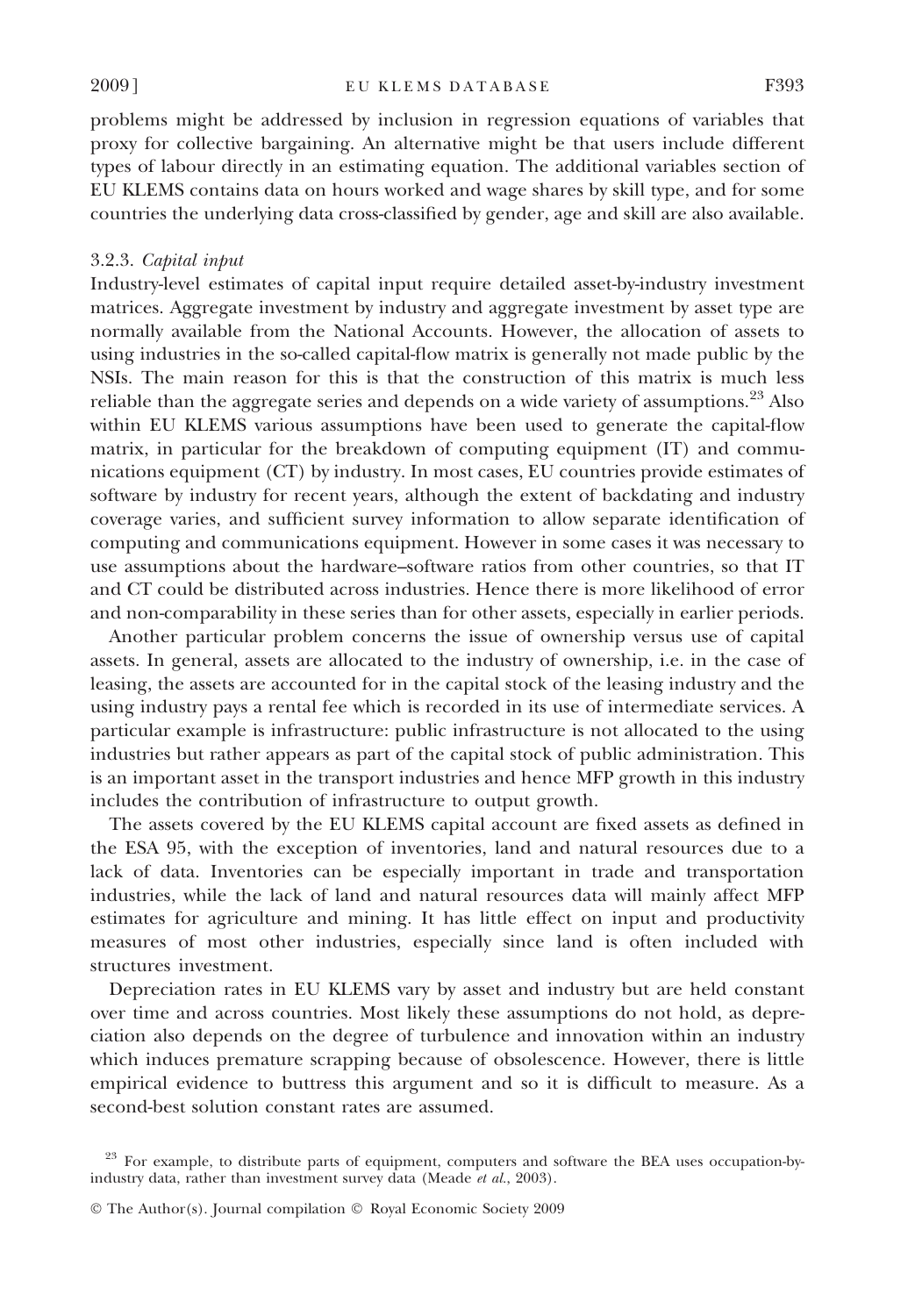One of the more stringent assumptions in capital service measurement is the assumption of constant returns to scale. Capital services are constructed employing user costs of capital as weights assuming an ex post rate of return (see Appendix B for details). However ex post rates of return can only be derived under constant returns to scale as in the KLEMS accounting system nominal input costs equal nominal output revenue. Alternatively, user costs can be based on ex ante measures in which an exogenous rate of return is derived outside the accounting system. This enables one to estimate costs alongside revenues and allows for non-zero profits. The use of ex ante rates of return in capital services has first been suggested by Diewert (1980) and is gaining stronger support, in particular in situations where not all assets are covered; see e.g. Oulton (2007). Further analysis has shown that that the impact of alternative methods on capital services growth is small for most industries (Erumban, 2008).

#### 3.2.4. Multi-factor productivity

In our approach to growth accounting, MFP growth measures disembodied technological change. Technical change embodied in new capital goods is captured by our measure of capital input through the use of quality-adjusted prices and user costs as weights in asset aggregation. In addition, one might also be interested in a proxy for embodied technological change. One way to address this is by measuring capital input as the capital stock deflated at real acquisition prices and aggregated with nominal asset shares (Greenwood et al., 1997). The difference between the EU KLEMS capital input series and this new series would be a proxy for embodied technological change. The EU KLEMS database provides the basic investment and capital stocks series to construct alternative measures of capital input.

MFP growth rates in EU KLEMS are occasionally negative, especially for some services industries. This might seem improbable as, under strict neo-classical assumptions, MFP growth measures disembodied technological change and negative MFP would indicate technological regress. However, in practice measured MFP includes a range of other effects. $24$  First, in addition to technical innovation it also includes the effects from organisational and institutional change. For example, the successful reorganisation of a business to streamline the production process will generally lead to higher MFP growth in the long run but in the short run might decrease measured MFP as resources are diverted to the reorganisation process (for a discussion see Basu et al., 2004).

Second, MFP measures pick up any deviations from the neo-classical assumption that marginal costs reflects marginal revenues. If, for example, ICT investments have been driven more by herd behaviour than by economic fundamentals, as may have occurred in the run up to the dot.com bubble, marginal costs might be higher than marginal revenues. Consequently, MFP is underestimated and the contributions of ICT investment to growth are overestimated as growth accounting assumes that marginal cost reflects marginal revenue. Conversely if there were above normal returns to ICT its contribution would be underestimated (O'Mahony and Vecchi, 2005). Or, in the case of imperfect competition, an increase in mark-ups will be picked up by a decline in measured MFP, keeping

 $24$  See Hulten (2001) for an elaborate biography of the MFP concept.

<sup>©</sup> The Author(s). Journal compilation © Royal Economic Society 2009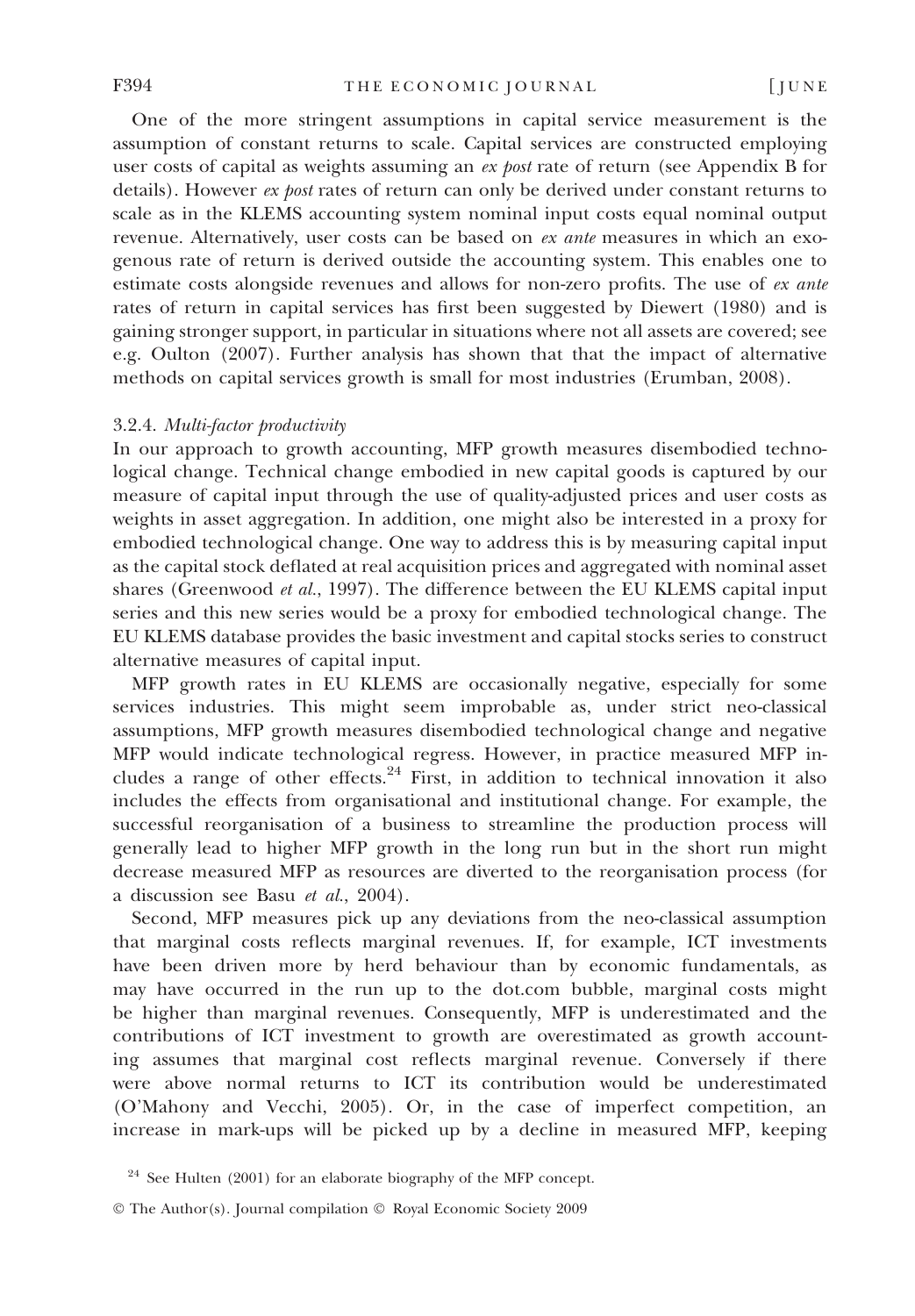the capital–labour ratio constant. One way to relax the underlying market-clearing assumptions and allow for mark-ups and varying returns to scale is to use cost shares rather than output value shares (Hall, 1988; Crafts and Mills, 2005). However this requires independent estimates of the cost of capital through ex ante rates of return as discussed above.

Third, being a residual measure, MFP growth also includes the effects from changes in unmeasured inputs, such as research and development and other intangible investments (Corrado et al., 2006). Finally, MFP includes measurement errors in inputs and outputs, such as underestimation of the quality change of new services products, which might be proceeding faster today than in the past, although there is little hard evidence available so far.

MFP measures can be derived at various levels of aggregation. Gross output decompositions are most meaningful at the lowest level of aggregation, viz., establishments. As soon as aggregates of gross output are decomposed, one runs into problems of comparability over time and across countries, depending on differences in vertical integration of firms. Ideally, decomposing gross output should be done on a sectoral output measure which excludes intra-sectoral deliveries of intermediates (Gollop, 1979). Measures of sectoral output require detailed symmetric domestic input–output tables, which are not available on a sufficiently large scale for all European countries. Also, a coherent framework for aggregation in an open economy has not yet been developed, as the standard methods ignore the role of imports. Therefore, we present gross output decompositions only at the lowest possible industry level, depending on the level of detail of output and inputs, and do not show any industry aggregates. In the current database we also present the decomposition of value added growth, which is insensitive to the intra-industry delivery problem. The decomposition results for the latter are shown for all aggregation levels, up to total economy.

In summary, this Section has identified a number of issues that can affect the uses of EU KLEMS data. Some are unavoidable since the database relies heavily on National Accounts data and so need to await further developments in NSIs. In this respect, by confronting various data-sources within and across countries, the EU KLEMS database is useful in indicating priority areas for further improvement in basic series including volume measures of services output, capital formation matrices and more generally consistency between output, labour and capital inputs at the industry level. Other caveats suggest prudence by the users, depending on the context in which the data are employed. But, as with all data analysis, a judicious use of econometric methods and sensible approaches to the use of the numbers should enable the database to be useful in a wide range of applications.

# 4. Future Developments

This article describes the March 2008 release of the EU KLEMS database. The database will be revised and updated each year and gradually expanded in terms of country coverage. In the near future, extensions are planned to include Canada, China, India, South Korea and Taiwan. While the EU KLEMS data can provide descriptive analysis of growth and its contributors, potentially its greatest benefit will be in future research where it is linked to additional databases. The following extensions seem to be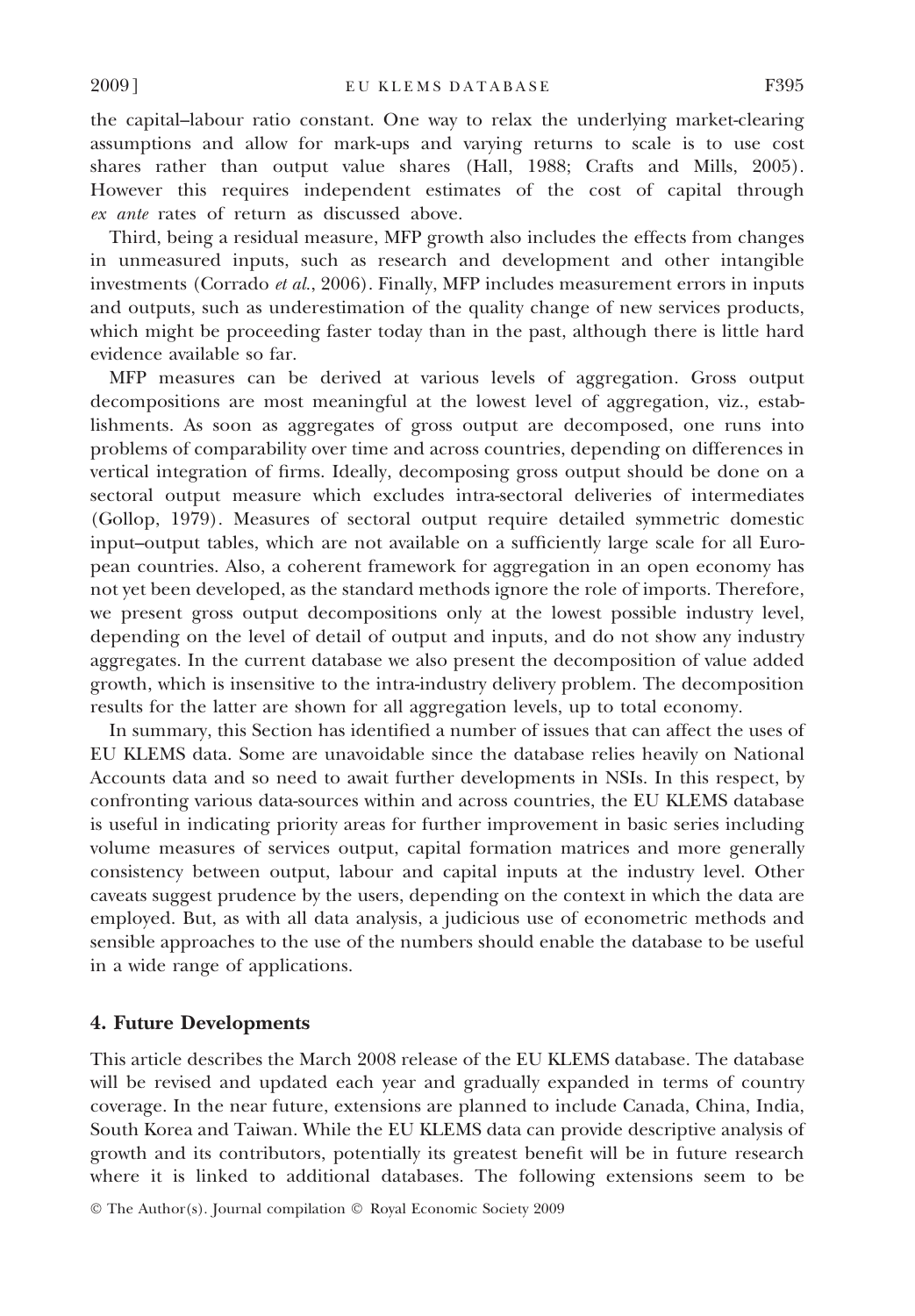particularly promising: inclusion of innovation indicators and intangible investment; international trade and environmental pollution indicators and measures of firm-level dynamics. The EU KLEMS consortium is engaged in research that should begin populating some of these variables, although the coverage across countries, industries and time will be less comprehensive than the variables in the current dataset.

To explain differences in productivity growth, additional information on innovation inputs and outputs will be needed. Investment in intangibles, such as innovative property through research and development and firm-specific economic competences such as organisational capital and brand equity, has become increasingly important for growth. Although some of these concepts are intuitive at the firmlevel, the development of industry-aggregates provides particular challenges, in particular with respect to rates of depreciation and prices series to derive volume measures.<sup>25</sup> In addition innovation output measures such as patent counts will be added to the database.

For studies of outsourcing and international trade, further integration of trade statistics is highly desirable. Through the use of a supply-and-use framework, as in EU KLEMS, bilateral product-level trade statistics can be mapped into an industry classification, and inter- and intra-industry trade flows can be traced. A particular challenging extension would be the inclusion of environmental pollution indicators. This database can be instrumental in studying the relationships between economic growth, socio-economic development and environmental quality within an international framework.

Another promising avenue for further research is in the linking of firm-level-based variables that might affect industry productivity trends. Candidate variables are those related to market structure such as concentration rates and share of foreign firms, and dynamics of the industry such as entry and exit rates or average age of firms. An obvious link will be to firm level databases such as the Amadeus company accounts database or data on entry and exit at the plant level from national production surveys (Bartelsman et al., 2005). An additional potentially useful avenue of research is to match data from labour market databases to EU KLEMS. For example data from the UK Workplace Employee Relations Survey (WERS) is currently being aggregated to industry level and matched to EU KLEMS. Labour Force Surveys offer a potentially rich source of data, for example, on the use of migrant labour, the extent of workplace training and flexible working arrangements.

Finally, while an industry database has its own uses, it may also facilitate comparative research based on data at the firm level that are unaffected by restrictions imposed by aggregation. In this way, the EU KLEMS database can provide industrycountry measures of variables such as productivity, ICT and skilled labour that can be used as control variables or interactions in conjunction with firm level data. Industry measures can also be used to benchmark firm-level distributions, which are typically not comparable across countries due to different coverage of firms (Bartelsman et al., 2005).

From the outset, the consortium and its European Commission sponsors were committed to ensuring the EU KLEMS database was a public good, with free access to

 $25$  See Corrado *et al.* (2006) on the measurement of intangibles.

 $\circ$  The Author(s). Journal compilation  $\circ$  Royal Economic Society 2009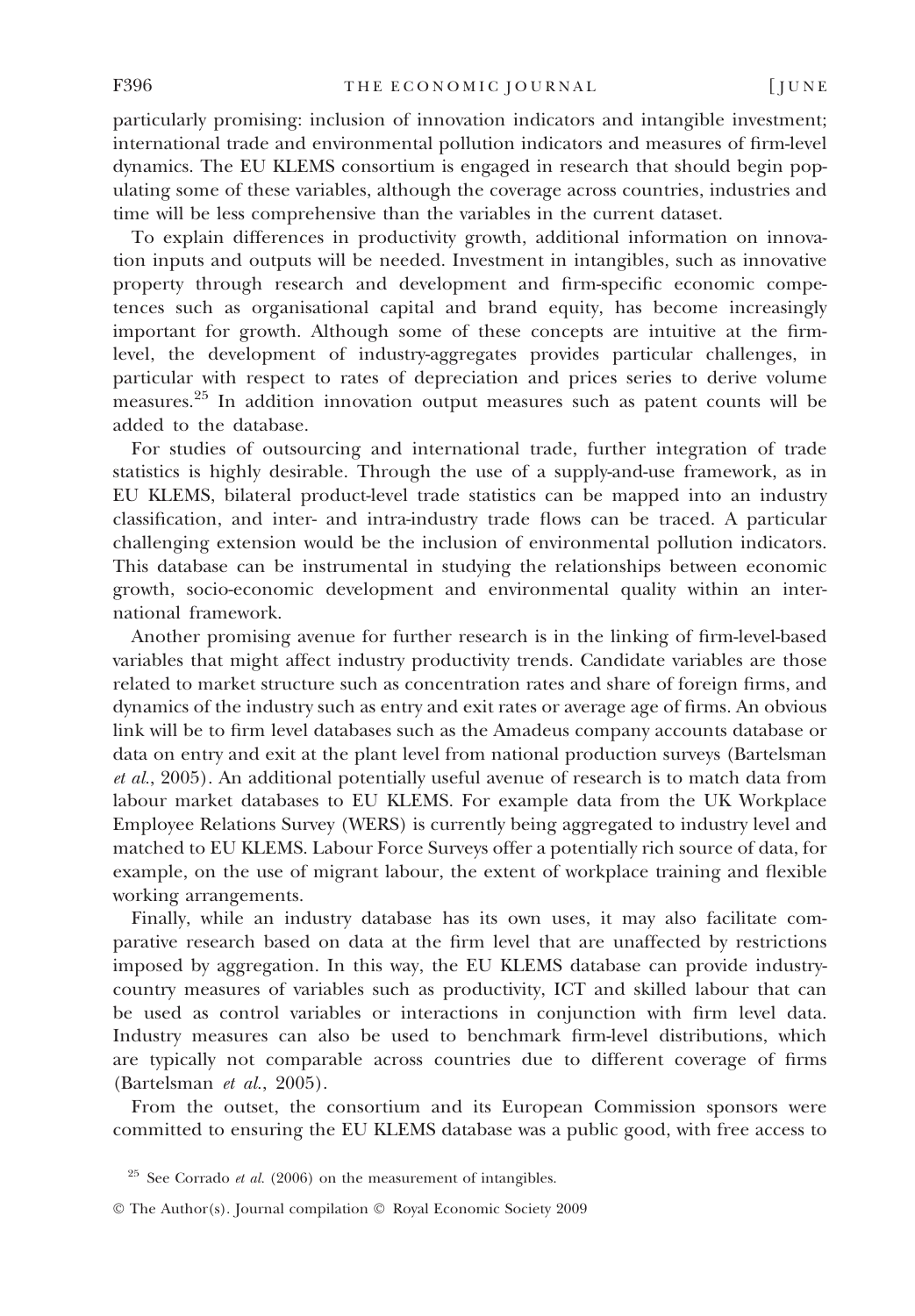both the research and policy community. It is hoped that it provides a stepping-stone and encouragement for others to further develop the database through a process of addition or links to compatible data. Although open-source databases are not particularly abundant in our profession, there is little doubt they generate external benefits for both producers and users.

University of Birmingham and NIESR University of Groningen

# Appendix A. EU KLEMS Institutes

The following is a list of institutes participating in the EU KLEMS project: Rijksuniversiteit Groningen (RUG), Groningen; National Institute of Economic and Social Research (NIESR), London; Centre d'études prospectives et d'informations internationales (CEPII), Paris; Centre for Economic and Business Research (CEBR), Copenhagen; CPB Netherlands Bureau for Economic Policy Analysis, The Hague; Statistics Netherlands, The Hague; Deutsches Institut für Wirtschaftsforschung e.V. (DIW), Berlin; Federaal Planbureau, Brussels; Istituto di Studi e Analisi Economica (ISAE), Rome; ISTAT, Rome; Instituto Valenciano De Investigaciones Economicas (IVIE), Valencia; Helsingin kauppakorkeakoulu (Helsinki School of Economics), Helsinki; Statistics Finland, Helsinki; Austrian Institute of Economic Research (WIFO), Vienna; The Vienna Institute for International Economic Studies (WIIW); AMsterdam Business and Economic Research (AMBER); The Conference Board Europe (TCBE), Brussels; Dale Jorgenson and associates, Cambridge; University of Konstanz; University of Birmingham; Pellervo Economic Research Institute (PTT), Helsinki; Hitotsubashi University, Tokyo; Statistics Luxembourg; Statistics Sweden. See also http://www.euklems.com.

# Appendix B. Measurement of Capital Services Growth

According to the perpetual inventory model  $(PIM)$ , the capital stock  $(S)$  is defined as a weighted sum of past investments with weights given by the relative efficiencies of capital goods at different ages:

$$
S_{i,T} = \sum_{t=0}^{\infty} \partial_{i,t} I_{i,T-t}
$$
\n(A.1)

with  $S_{i,T}$  the capital stock (for a particular asset type i) at time T,  $\partial_{i,t}$  the efficiency of a capital good  $i$  of age t relative to the efficiency of a new capital good and  $I_{i,T-t}$ the investments in period  $T - t$ . An important implicit assumption made here is that the services by assets of different vintages are perfect substitutes for each other. As in most studies, a geometric depreciation pattern is applied. With a given constant rate of depreciation  $\delta_i$  which is constant over time, but different for each asset type, we get  $\partial_{i,t}$  =  $(1 - \delta_i)^{t-1}$ , so that:

$$
S_{i,T} = \sum_{t=0}^{\infty} (1 - \delta_i)^{t-1} I_{i,T-t} = S_{i,T-1} (1 - \delta_i) + I_{i,T}.
$$
 (A.2)

If one assumes that the flow of capital services from each asset type  $i(K_i)$  is proportional to the average of the stock available at the end of the current and the prior period ( $S_{i,T}$  and  $S_{i,T-1}$ ), one can aggregate capital service flows from these asset types as a translog quantity index to:

$$
\Delta \ln K = \ln K_T - \ln K_{T-1} = \sum_{i} \bar{v}_i (\ln S_{i,T} - \ln S_{i,T-1})
$$
\n(A.3)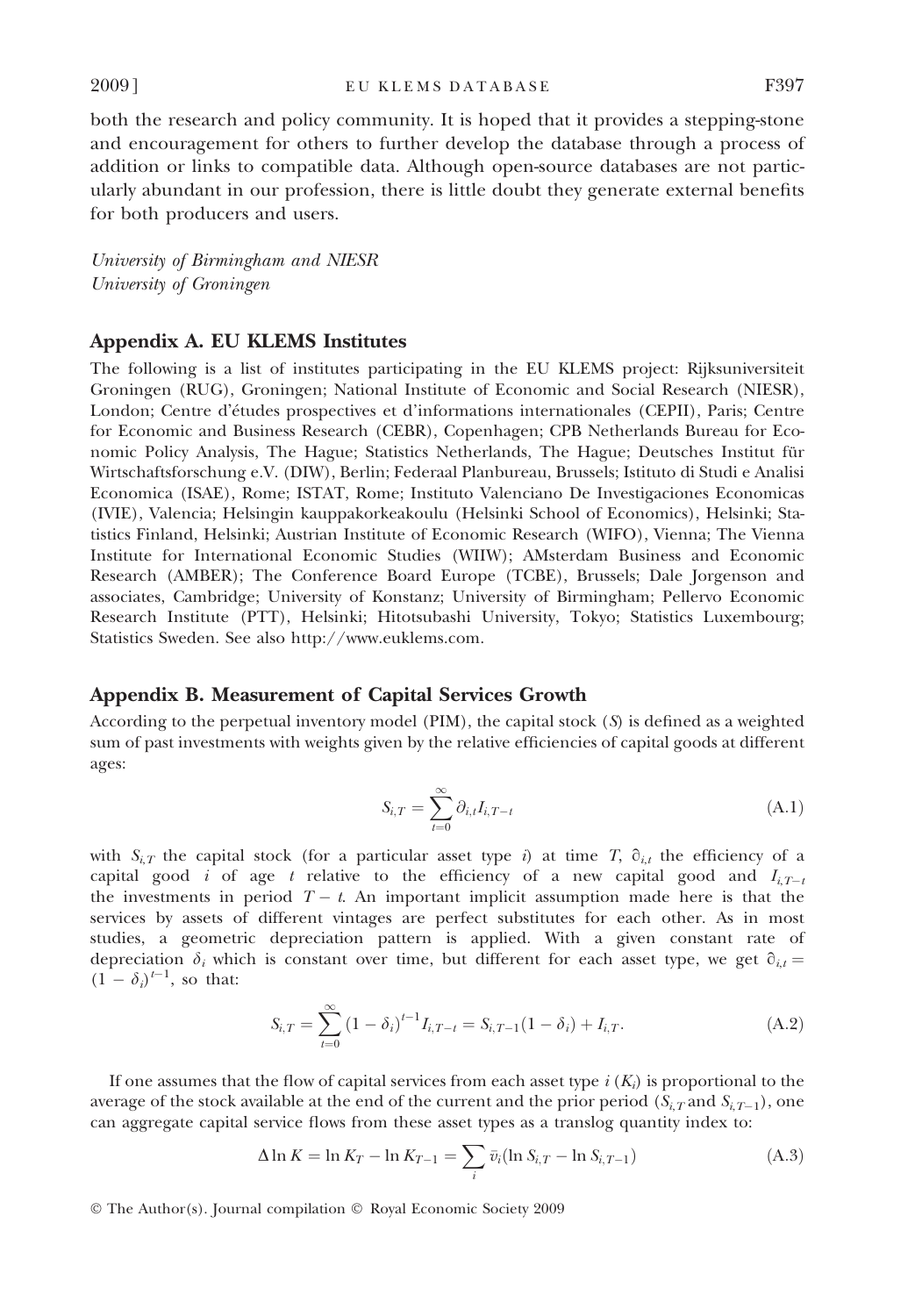where weights are given by the average shares of each component in the value of capital compensation  $\bar{v}_i = 1/2(v_{i,T} + v_{i,T-1})$  and  $v_{i,T} = p_{i,T} S_{i,T} / \sum p_{i,T} S_{i,T}$ .

The estimation of the compensation share of each asset,  $v_i$ , is related to the user cost of each asset. The user cost approach is crucial in any analysis of the contribution of ICT capital to growth, because the annual amount of capital services delivered per euro of investment in ICT is much higher than that of an euro invested in, say, buildings. While an ICT asset may typically be scrapped after 5 years, buildings may provide services for decades. In addition, ICT assets have a high user cost due to rapidly declining prices. For example, the user cost of IT-machinery is typically 50% to 60% of the investment price, while that of buildings is less than 10%. Therefore one euro of IT capital stock gets a heavier weight in the growth decomposition than one euro of building stock. This different weight on capital services is picked up by using the rental price of capital services,  $p_{k,t}^K$ , which reflects the price at which the investor is indifferent between buying or renting the capital good for a one-year lease in the rental market. In the absence of taxation the equilibrium condition can be rearranged, yielding the familiar cost-of-capital equation:

$$
p_{k,t}^K = p_{k,t-1}^I \dot{u}_t + \delta_k p_{k,t}^I - (p_{k,t}^I - p_{k,t-1}^I) \tag{A.4}
$$

with  $i_t$  representing the nominal rate of return,  $\delta_k$  the depreciation rate of asset type k, and  $p_{k,t}^I$ , the investment price of asset type k. This formula shows that the rental fee is determined by the nominal rate of return, the rate of economic depreciation and the asset specific capital gains.

The nominal rate of return is determined  $ex\text{-}post$  as in the endogenous approach (Jorgenson et al., 2005). It is assumed that the total value of capital services for each industry equals its compensation for all assets. This procedure yields an internal rate of return that exhausts capital income and is consistent with constant returns to scale. This nominal rate of return is the same for all assets in an industry but is allowed to vary across industries and derived as a residual as follows:

$$
i_{j,t} = \frac{p_{j,t}^K K_{j,t} + \sum_k (p_{k,j,t}^I - p_{k,j,t-1}^I) S_{k,j,t} - \sum_k p_{k,j,t}^I \delta_{k,j} S_{k,j,t}}{\sum_k p_{k,j,t-1}^I S_{k,j,t}}
$$
(A.5)

where the first term  $\mathit{p^{K}_{j,t}}K_{j,t}$  is the capital compensation in industry  $j$ , which under constant returns to scale can be derived as value added minus the compensation of labour.

Table A1 Variables in EU KLEMS Database

| Labour productivity variables |                                                                                   |
|-------------------------------|-----------------------------------------------------------------------------------|
| GO                            | Gross output at current basic prices (in millions of local currency)              |
| $\mathcal{I}\mathcal{I}$      | Intermediate inputs at current purchasers' prices (in millions of local currency) |
| VA                            | Gross value added at current basic prices (in millions of local currency)         |
| <i>COMP</i>                   | Compensation of employees (in millions of local currency)                         |
| GOS                           | Gross operating surplus (in millions of local currency)                           |
| TXSP                          | Taxes minus subsidies on production (in millions of local currency)               |
| EMP                           | Number of persons engaged (thousands)                                             |
| <b>EMPE</b>                   | Number of employees (thousands)                                                   |
| <b>H_EMP</b>                  | Total hours worked by persons engaged (millions)                                  |
| <b>H_EMPE</b>                 | Total hours worked by employees (millions)                                        |
| $GO_P$                        | Gross output, price indices, $1995 = 100$                                         |
| $II$ $P$                      | Intermediate inputs, price indices, $1995 = 100$                                  |
| $VA\_P$                       | Gross value added, price indices, $1995 = 100$                                    |
| $GO_QI$                       | Gross output, volume indices, $1995 = 100$                                        |
| $II\_QI$                      | Intermediate inputs, volume indices, $1995 = 100$                                 |
| VA_QI                         | Gross value added, volume indices, $1995 = 100$                                   |
| $LP_I$                        | Gross value added per hour worked, volume indices, 1995=100                       |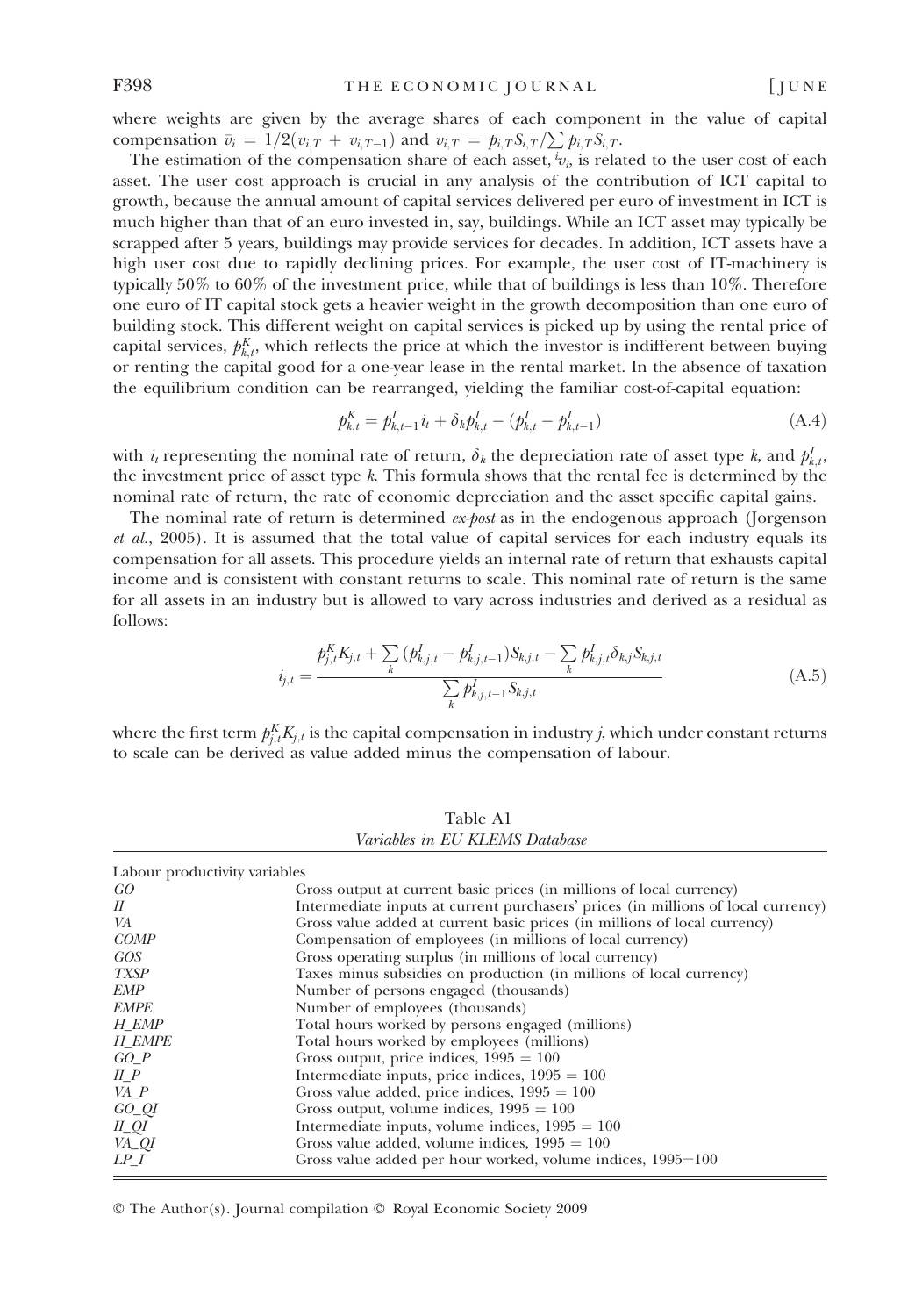$\overline{a}$ 

# Table A1 Continued

| Growth accounting variables |                                                                                            |
|-----------------------------|--------------------------------------------------------------------------------------------|
| LAB                         | Labour compensation (in millions of local currency)                                        |
| CAP                         | Capital compensation (in millions of local currency)                                       |
| $LAB\_QI$                   | Labour services, volume indices, $1995 = 100$                                              |
| $CAP\_OI$                   | Capital services, volume indices, $1995 = 100$                                             |
| ШE                          | Intermediate energy inputs at current purchasers' prices (in millions of local currency)   |
| ΠМ                          | Intermediate material inputs at current purchasers' prices (in millions of local currency) |
| НS                          | Intermediate service inputs at current purchasers' prices (in millions of local currency)  |
| IIE_QI                      | Intermediate energy inputs, volume indices, $1995 = 100$                                   |
| IIM_0I                      | Intermediate material inputs, volume indices, $1995 = 100$                                 |
| IIS_QI                      | Intermediate service inputs, volume indices, $1995 = 100$                                  |
| VA_Q                        | Growth rate of value added volume $(\%$ per year)                                          |
| <i>VAConH</i>               | Contribution of hours worked to value added growth (percentage points)                     |
| <i>VAConLC</i>              | Contribution of labour composition change to value added growth (percentage points)        |
| <b>VAConKIT</b>             | Contribution of ICT capital services to output growth (percentage points)                  |
| <b>VAConKNIT</b>            | Contribution of non-ICT capital services to output growth (percentage points)              |
| <i>VAConTFP</i>             | Contribution of TFP to value added growth (percentage points)                              |
| $TFPva_I$                   | TFP (value added based) growth, 1995=100                                                   |
| GO_Q                        | Growth rate of gross output volume $(\%$ per year)                                         |
| <i>GOConII</i>              | Contribution of intermediate inputs to output growth (percentage points)                   |
| <b>GOConIIM</b>             | Contribution of intermediate energy inputs to output growth (percentage points)            |
| <i>GOConIIE</i>             | Contribution of intermediate material inputs to output growth (percentage points)          |
| <b>GOConIIS</b>             | Contribution of intermediate services inputs to output growth (percentage points)          |
| <i>GOConH</i>               | Contribution of hours worked to output growth (percentage points)                          |
| GOConLC                     | Contribution of labour composition change to output growth (percentage points)             |
| GOConKIT                    | Contribution of ICT capital services to output growth (percentage points)                  |
| <b>GOConKNIT</b>            | Contribution of non-ICT capital services to output growth (percentage points)              |
| <b>GOConTFP</b>             | Contribution of TFP to output growth (percentage points)                                   |
| TFPgo_I                     | TFP (gross output based) growth, $1995=100$                                                |
|                             | Additional labour and capital variables                                                    |
| CAPIT                       | ICT capital compensation (share in total capital compensation)                             |
| <b>CAPNIT</b>               | Non-ICT capital compensation (share in total capital compensation)                         |
| CAPIT_QI                    | ICT capital services, volume indices, $1995 = 100$                                         |
| <i>CAPNIT_OI</i>            | Non-ICT capital services, volume indices, $1995 = 100$                                     |
| CAPIT_QPH                   | ICT capital services per hour worked, 1995 reference                                       |
| <i>CAPNIT_QPH</i>           | Non-ICT capital services per hour worked, 1995 reference                                   |
| <i>LABHS</i>                | High-skilled labour compensation (share in total labour compensation)                      |
| LABMS                       | Medium-skilled labour compensation (share in total labour compensation)                    |
| <i>LABLS</i>                | Low-skilled labour compensation (share in total labour compensation)                       |
| <i>LAB_QPH</i>              | Labour services per hour worked, 1995 reference                                            |
| H_HS                        | Hours worked by high-skilled persons engaged (share in total hours)                        |
| H_MS                        | Hours worked by medium-skilled persons engaged (share in total hours)                      |
| H_LS                        | Hours worked by low-skilled persons engaged (share in total hours)                         |
| H_M                         | Hours worked by male persons engaged (share in total hours)                                |
| $H\_F$                      | Hours worked by female persons engaged (share in total hours)                              |
| $H_2$ 29                    | Hours worked by persons engaged aged 15-29 (share in total hours)                          |
| H_49                        | Hours worked by persons engaged aged 30-49 (share in total hours)                          |
| H_50+                       | Hours worked by persons engaged aged 50 and over (share in total hours)                    |
|                             |                                                                                            |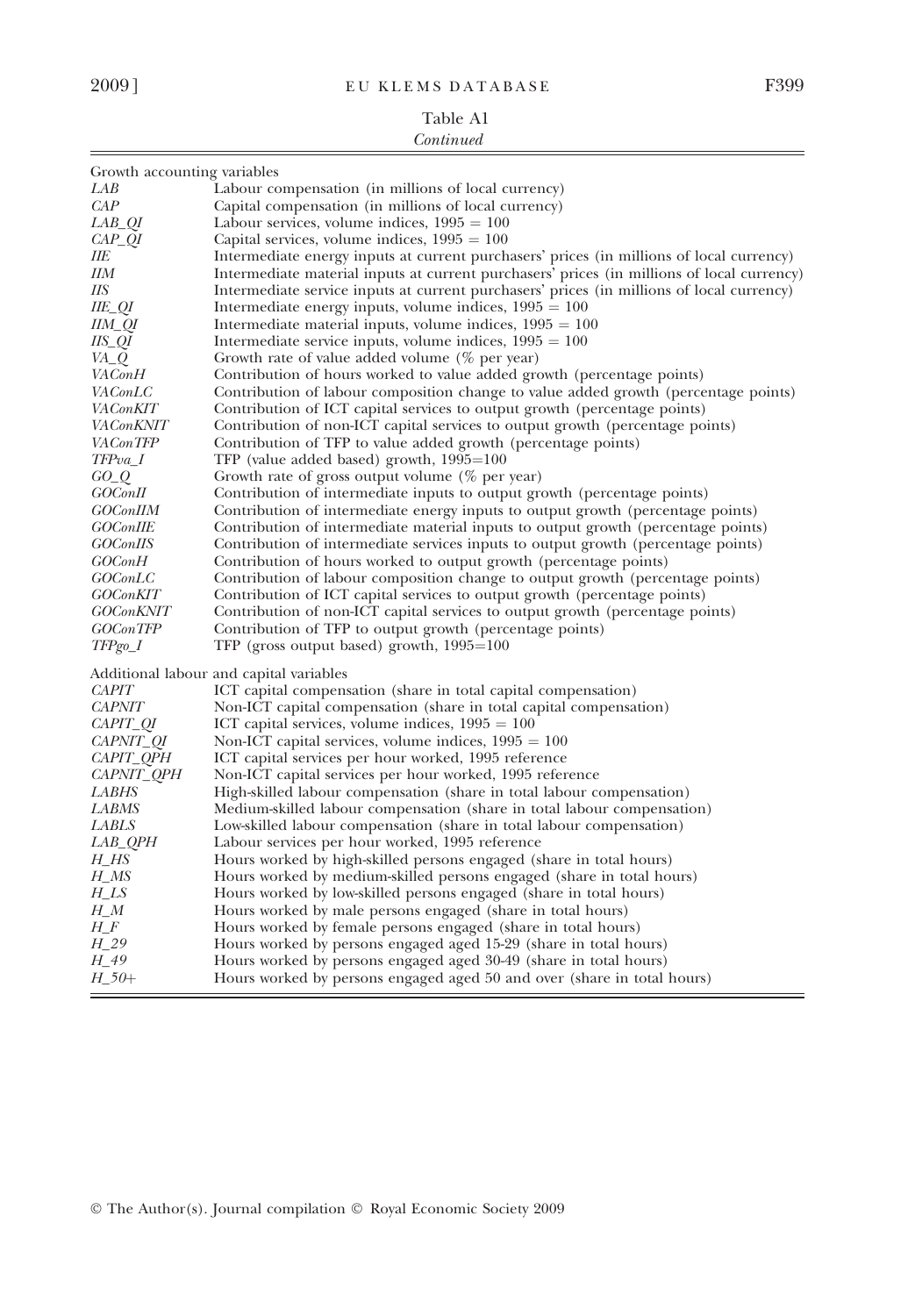# Table A2 Industry List for Growth Accounting Variables

| Description                                                                         | <b>EU KLEMS Code</b>  |
|-------------------------------------------------------------------------------------|-----------------------|
| TOTAL INDUSTRIES                                                                    | TOT                   |
| <b>MARKET ECONOMY</b>                                                               | <b>MARKT</b>          |
| ELECTRICAL MACHINERY, POST AND COMMUNICATION SERVICES                               | <b>ELECOM</b>         |
| Electrical and optical equipment                                                    | 30t33                 |
| Post and telecommunications                                                         | 64                    |
| GOODS PRODUCING, EXCLUDING ELECTRICAL MACHINERY                                     | <b>GOODS</b>          |
| TOTAL MANUFACTURING, EXCLUDING ELECTRICAL                                           | MexElec               |
| Consumer manufacturing                                                              | Mcons                 |
| Food products, beverages and tobacco                                                | 15t16                 |
| Textiles, textile products, leather and footwear                                    | 17t19                 |
| Manufacturing nec; recycling                                                        | 36t37                 |
| Intermediate manufacturing                                                          | Minter                |
| Wood and products of wood and cork                                                  | 20                    |
| Pulp, paper, paper products, printing and publishing                                | 21t22                 |
| Coke, refined petroleum products and nuclear fuel                                   | 23                    |
| Chemicals and chemical products                                                     | 24                    |
| Rubber and plastics products                                                        | 25                    |
| Other non-metallic mineral products                                                 | 26                    |
| Basic metals and fabricated metal products                                          | 27t28                 |
| Investment goods, excluding hightech                                                | Minyes                |
| Machinery, nec                                                                      | 29                    |
| Transport equipment                                                                 | 34t35                 |
| OTHER GOODS PRODUCTION                                                              | OtherG                |
| Mining and quarrying                                                                | C                     |
| Electricity, gas and water supply                                                   | E                     |
| Construction                                                                        | F                     |
| Agriculture, hunting, forestry and fishing                                          | AtB                   |
| MARKET SERVICES, EXCLUDING POST AND TELECOMMUNICATIONS                              | <b>MSERV</b>          |
| <b>DISTRIBUTION</b>                                                                 | <b>DISTR</b>          |
| Trade                                                                               | 50t52                 |
| Sale, maintenance and repair of motor vehicles and motorcycles; retail sale of fuel | 50                    |
| Wholesale trade and commission trade, except of motor vehicles and motorcycles      | 51<br>52              |
| Retail trade, except of motor vehicles and motorcycles; repair of household goods   |                       |
| Transport and storage<br>FINANCE AND BUSINESS, EXCEPT REAL ESTATE                   | 60t63<br><b>FINBU</b> |
| Financial intermediation                                                            |                       |
|                                                                                     | I<br>71t74            |
| Renting of m&eq and other business activities<br>PERSONAL SERVICES                  | <b>PERS</b>           |
| Hotels and restaurants                                                              | H                     |
| Other community, social and personal services                                       | O                     |
| Private households with employed persons                                            | P                     |
| <b>NON-MARKET SERVICES</b>                                                          | <b>NONMAR</b>         |
| Public admin, education and health                                                  | LtN                   |
| Public admin and defence; compulsory social security                                | L                     |
| Education                                                                           | М                     |
| Health and social work                                                              | N                     |
| Real estate activities                                                              | 70                    |
|                                                                                     |                       |

Notes. EU KLEMS code based on NACE rev 1 industrial classification.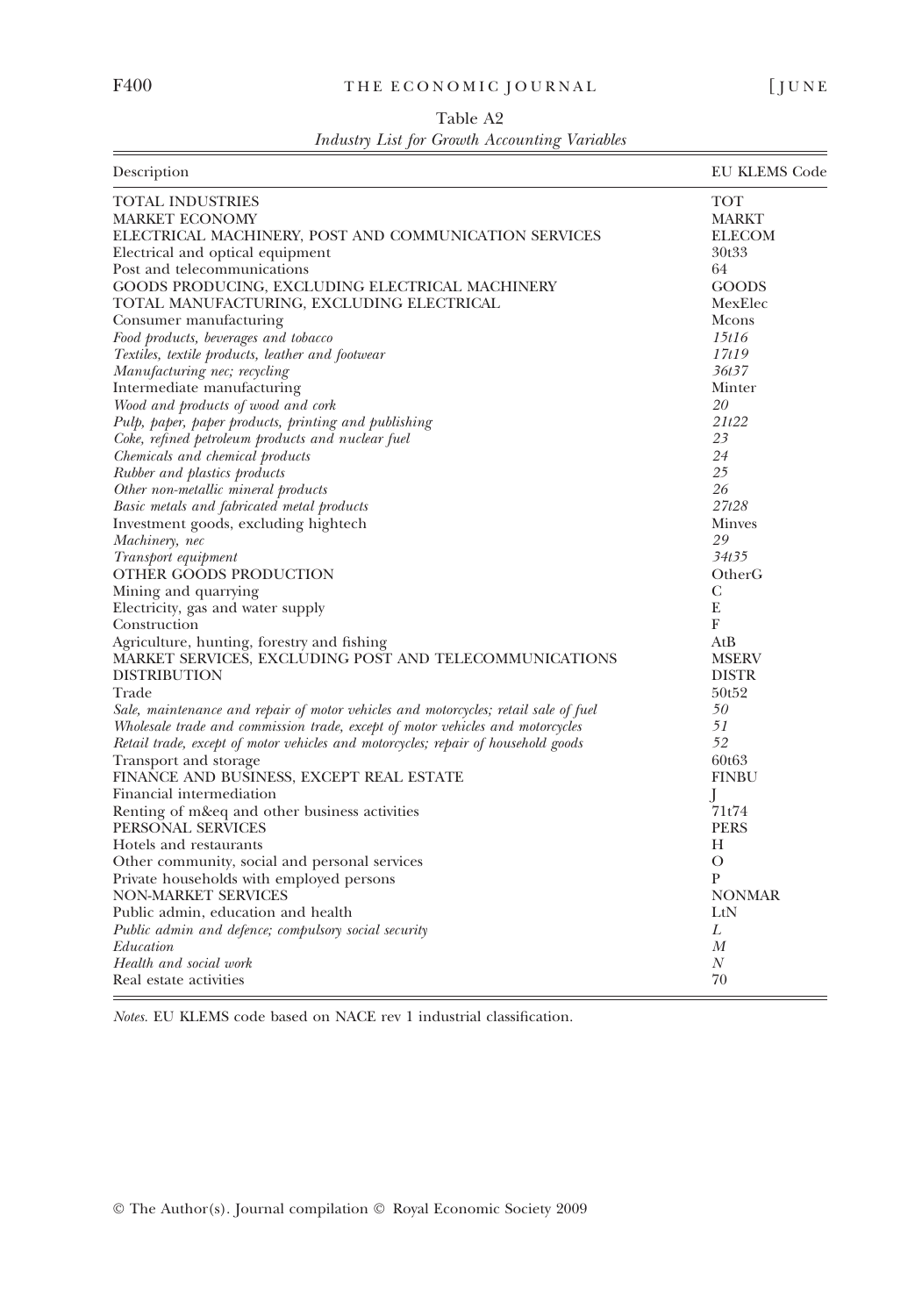|                             |              |                                         |                          | Growth accounting variables |                          |                                                           |  |  |
|-----------------------------|--------------|-----------------------------------------|--------------------------|-----------------------------|--------------------------|-----------------------------------------------------------|--|--|
| Country and<br>regions      | Abbreviation | Labour<br>productivity MFP<br>variables |                          | Labour                      | Capital                  | Intermediate<br>composition composition input composition |  |  |
| Australia                   | aus          | 1970                                    | 1982                     | 1982                        | 1970                     |                                                           |  |  |
| Austria                     | aut          | 1970                                    | 1980                     | 1980                        | 1976                     | 1970                                                      |  |  |
| Belgium                     | bel          | 1970                                    | 1980                     | 1980                        | 1970                     | 1980                                                      |  |  |
| Cyprus                      | cyp          | 1995                                    | $\overline{\phantom{0}}$ | $\overline{\phantom{0}}$    | $\overline{\phantom{0}}$ | $\overline{\phantom{0}}$                                  |  |  |
| Czech Republic              | cze          | 1995                                    | 1995                     | 1995                        | 1995                     | 1995                                                      |  |  |
| Denmark                     | dnk          | 1970                                    | 1980                     | 1980                        | 1970                     | 1970                                                      |  |  |
| Estonia                     | est          | 1995                                    | $\overline{\phantom{0}}$ | $\overline{\phantom{0}}$    | $\overline{\phantom{0}}$ | $\qquad \qquad -$                                         |  |  |
| Finland                     | fin          | 1970                                    | 1970                     | 1970                        | 1970                     | 1970                                                      |  |  |
| France                      | fra          | 1970                                    | 1980                     | 1980                        | 1970                     | 1978                                                      |  |  |
| Germany                     | ger          | 1970                                    | 1970                     | 1970                        | 1970                     | 1978                                                      |  |  |
| Greece                      | grc          | 1970                                    | $\overline{\phantom{0}}$ | 1992                        | $\overline{\phantom{0}}$ | 1995                                                      |  |  |
| Hungary                     | hun          | 1992                                    | 1995                     | 1995                        | 1995                     | 1995                                                      |  |  |
| Ireland                     | irl          | 1970                                    | 1995                     | 1988                        | 1970                     |                                                           |  |  |
| Italy                       | ita          | 1970                                    | 1970                     | 1970                        | 1970                     | 1970                                                      |  |  |
| Japan                       | jpn          | 1973                                    | 1973                     | 1973                        | 1970                     | 1973                                                      |  |  |
| Latvia                      | lva          | 1995                                    | $\overline{\phantom{0}}$ | $\overline{\phantom{0}}$    | $\overline{a}$           | $\overline{\phantom{0}}$                                  |  |  |
| Lithuania                   | ltu          | 1995                                    | $\overline{\phantom{0}}$ | $\overline{a}$              | $\overline{\phantom{0}}$ | $\overline{\phantom{0}}$                                  |  |  |
| Luxembourg                  | lux          | 1970                                    | 1992                     | 1992                        | 1970                     | 1995                                                      |  |  |
| Malta                       | mlt          | 1995                                    | $\overline{\phantom{0}}$ | $\overline{a}$              |                          | $\overline{\phantom{0}}$                                  |  |  |
| Netherlands                 | nld          | 1970                                    | 1979                     | 1979                        | 1970                     | 1987                                                      |  |  |
| Poland                      | pol          | 1995                                    | $\overline{\phantom{0}}$ | 1995                        | $\overline{\phantom{0}}$ | 1995                                                      |  |  |
| Portugal                    | prt          | 1970                                    | 1995                     | 1992                        | 1970                     | 1977                                                      |  |  |
| Slovak Republic             | svk          | 1995                                    | $\overline{a}$           | 1995                        | $\overline{\phantom{0}}$ | 1995                                                      |  |  |
| Slovenia                    | svn          | 1995                                    | 1995                     | 1995                        | 1995                     | 1995                                                      |  |  |
| Spain                       | esp          | 1970                                    | 1980                     | 1980                        | 1970                     | 1980                                                      |  |  |
| Sweden                      | swe          | 1970                                    | 1993                     | 1981                        | 1993                     | 1993                                                      |  |  |
| United Kingdom              | uk           | 1970                                    | 1970                     | 1970                        | 1970                     | 1970                                                      |  |  |
| United States (NAICS based) | usa-naics    | 1977                                    | 1977                     | $\overline{a}$              | 1970                     |                                                           |  |  |
| United States (SIC based)   | usa-sic      | 1970                                    | 1970                     | 1970                        | 1970                     | 1970                                                      |  |  |
| West Germany                | dew          | 1970                                    | 1970                     | 1970                        | 1970                     | 1978                                                      |  |  |
| $EU-25$                     | <b>EU-25</b> | 1995                                    | $\overline{a}$           | $\overline{\phantom{0}}$    | ÷,                       | $\qquad \qquad -$                                         |  |  |
| $EU-15$                     | $EU-15$      | 1970                                    | $\overline{\phantom{0}}$ | $\overline{\phantom{0}}$    | -                        | $\overline{\phantom{0}}$                                  |  |  |
| $EU-10$                     | $EU-10$      | 1995                                    |                          | $\equiv$                    | $\overline{\phantom{a}}$ | $\overline{\phantom{0}}$                                  |  |  |
| EU-15ex                     | EU-15ex      | 1970                                    | 1980                     | 1980                        | 1980                     | 1980                                                      |  |  |
| Eurozone                    | Euro         | 1970                                    |                          |                             |                          |                                                           |  |  |
| Eurozone ex                 | Euro-ex      | 1970                                    | 1980                     | 1980                        | 1980                     | 1980                                                      |  |  |

Table A3 Country, Period and Variable Coverage in EU KLEMS Database

Notes: This Table indicates for each country and variable the first year for which data is available in the EU KLEMS database, March 2008. '-' indicates not available. See Table A1 for sets of labour productivity and growth accounting variables.

# References

Aghion, P., Bloom, N., Blundell, R., Griffith, R. and Howitt, P. (2005). 'Competition and innovation: an inverted-U relationship', Quarterly Journal of Economics, vol. 120(2), pp. 701-28.

Aghion, P. and Griffith, R. (2005). Competition and Growth. Reconciling Theory and Evidence, Cambridge, MA: MIT Press.

Antràs, P. and Helpman, E. (2004). 'Global sourcing', *Journal of Political Economy*, vol. 112(3), pp. 552–80.

van Ark, B., O'Mahony, M. and Timmer, M.P. (2008). !The productivity gap between Europe and the U.S.: trends and causes', Journal of Economic Perspectives, vol. 22(1), vol. 25-44.

Atkinson, T. (2005) Measurement of Government Output and Productivity for the National Accounts, Atkinson Review: Final Report, London: HMSO.

Autor, D.H., Katz L.F. and Krueger, A.B. (1998). !Computing inequality: have computers changed the labour market?', Quarterly Journal of Economics, vol. 113(4), pp. 1169-210.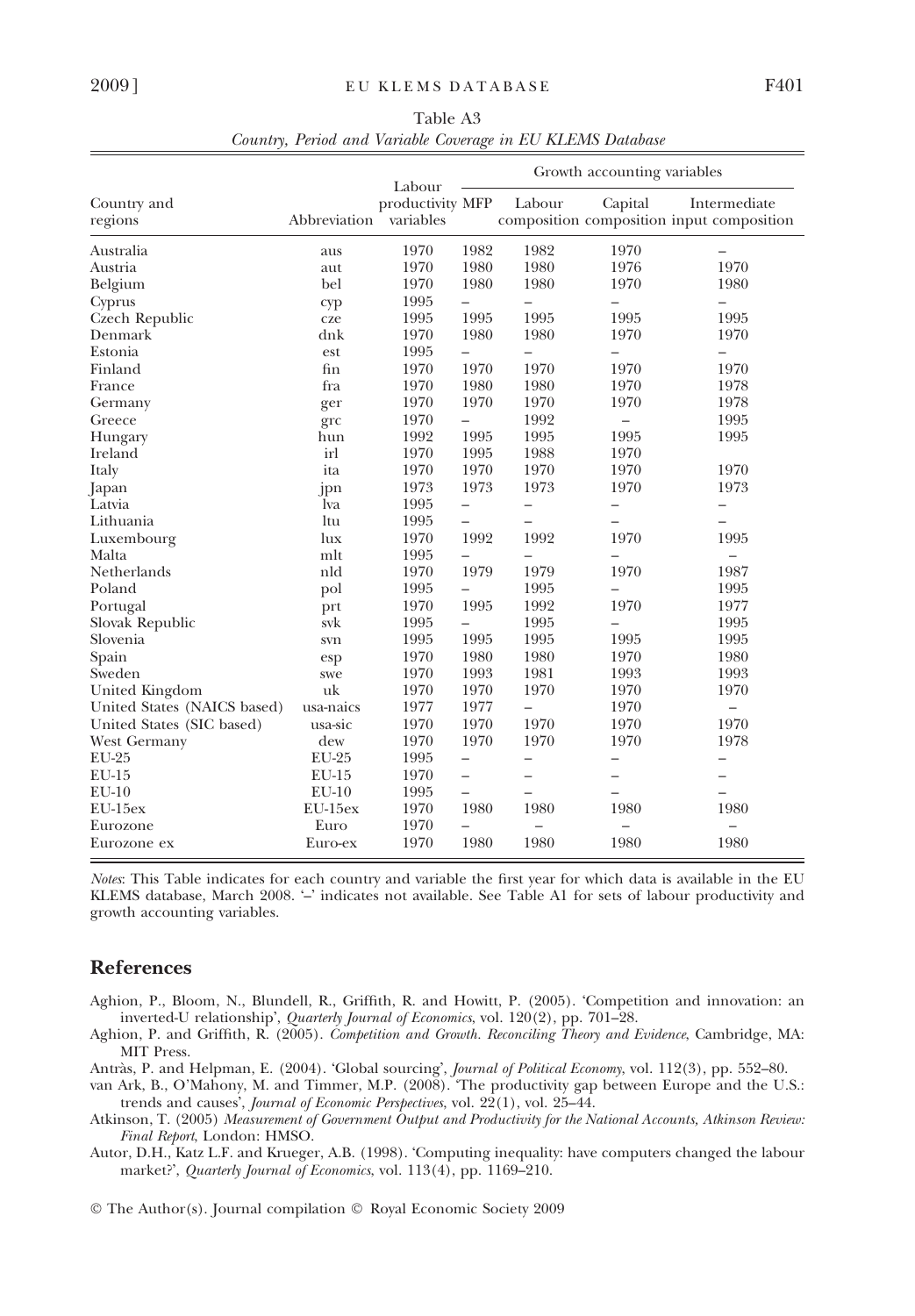- Bartelsman, E.J., Haltiwanger, J. and Scarpetta, S. (2005). !Micro–economic evidence of creative destruction in industrial and developing countries", World Bank Policy Research Working Paper Series, 3464.
- Basu, S., Fernald, J., Oulton, N. and Srinivasan, S. (2004). !The case of the missing productivity growth: or, does information technology explain why productivity accelerated in the United States but not in the United Kingdom?', in (M. Gertler and K. Rogoff, eds.), NBER Macroeconomics Annual, pp. 9–63, Cambridge MA: MIT Press.
- Cameron, G., Proudman, J. and Redding, S (2005), !Technological convergence, R&D, trade and productivity growth", European Economic Review, vol. 49, pp. 775–807.
- Castelli, A., Dawson, D., Gravelle, H., Jacobs, R., Kind, P., Loveridge, P., Martin, S., O'Mahony, M., Stevens, P., Stokes, L., Street, A. and Weale, M. (2007). !A new approach to measuring health system output and productivity', National Institute Economic Review, vol. 200(April), pp. 105-17.
- Caves, D.W., Christensen, L.R. and Diewert, W.E. (1982). !Multilateral comparisons of output, input and productivity using superlative index numbers', ECONOMIC JOURNAL, vol.  $92(365)$ , pp. 73–86.
- Corrado, C.A., Hulten, C.R. and Sichel, D.E. (2006). !Intangible capital and economic growth", NBER Working Paper, no. 11948.
- Crafts, N. and Mills, T. (2005). !TFP growth in British and German manufacturing" , 1950–1996, Economic Journal, vol. 115(505), pp. 649–70.
- Diewert, W. (1980). 'Aggregation problems in the measurement of capital', in (D. Usher, ed.), The Measurement of Capital, pp. 433–52, Chicago: University of Chicago Press.
- Erumban, A.A. (2008), !Rental prices, rates of return, capital aggregation and productivity: evidence from EU and US", CESifo Economic Studies, vol. 54(3), pp. 499–533.
- European Commission (2007). Competitiveness and Economic Reforms: European Competitiveness Report, 2007, Luxembourg: Office for Official Publications of the European Communities.
- Gollop, F. (1979). 'Accounting for intermediate input: the link between sectoral and aggregate measures of productivity', in Measurement and Interpretation of Productivity, pp. 318-33, Washington, DC: National Academy of Sciences.
- Greenwood, J., Hercowitz, Z, and Krusell, P. (1997). !Long-run implications of investment-specific technological change', American Economic Review, vol. 87, pp. 342-62.
- Griffith, R., Redding, S. and Van Reenen, J. (2004). 'Mapping the two faces of R&D: productivity growth in a panel of OECD countries', Review of Economics and Statistics, vol. 84(4), pp. 883–95.
- Hall, R.E. (1988). 'The relation between price and marginal cost in US industry', *Journal of Political Economy*, vol. 96(5), pp. 921–47.
- Harrigan, J. (1997). 'Technology, factor supplies and international specialisation', American Economic Review, vol. 87 (4), pp. 475–94.
- Hulten, C.R. (2001). 'Total factor productivity: a short biography', in (C.R. Hulten, E.R. Dean and M.J. Harper, eds.), New Developments in Productivity Analysis, Studies in Income and Wealth, vol. 63, pp. 1–47, Chicago: University of Chicago Press.
- Inklaar, R., O'Mahony, M. and Timmer, M.P. (2005). !ICT and Europe's productivity performance; industrylevel growth account comparisons with the United States', Review of Income and Wealth, vol. 51(4), pp. 505– 36.
- Inklaar, R., Timmer, M. and van Ark, B. (2008), 'Market services productivity across Europe and the US', Economic Policy, vol. 23, pp. 141–94.
- Inklaar, R. and Timmer, M.P. (2008). 'GGDC productivity level database: international comparisons of output, inputs and productivity at the industry level", GGDC Research Memorandum GD-104, University of Groningen.
- Jalava, J. and Pohjola, M. (2008). 'The roles of electricity and ICT in economic growth: the case of Finland', Explorations in Economic History, vol. 45(3), pp. 270–87.
- Jorgenson, D.W. and Griliches, Z. (1967). 'The explanation of productivity change', Review of Economic Studies, vol. 34 (3), pp. 249–83.
- Jorgenson, D.W., Gollop, F.M. and Fraumeni, B. (1987). Productivity and U.S. Economic Growth, Cambridge, MA: Harvard Economic Studies.
- Jorgenson, D.W., Ho, M.S. and Stiroh, K.J. (2005). Information Technology and the American Growth Resurgence, Cambridge, MA: MIT Press.
- Koeniger, W. and Leonardi, M. (2007). 'Capital deepening and wage differentials: Germany versus US', Economic Policy, vol. 22(49), pp. 71–116.
- Kratena, K. (2007). 'Technical change, investment and energy intensity', Economic Systems Research, vol. 19(3), pp. 295–314.
- Krueger, A. B. (1999). 'Measuring labor's share', American Economic Review, Papers and Proceedings, vol. 89 (2), pp. 45–51.
- Machin, S. and Van Reenen, J. (1998). 'Technology and changes in skill structure: evidence from seven OECD countries', *Quarterly Journal of Economics*, vol. 113 (4), pp. 1215–44.
- Maddison, A. (1995). Explaining the Economic Performance of Nations. Essays in Time and Space, Aldershot: Edward Elgar Publishing.